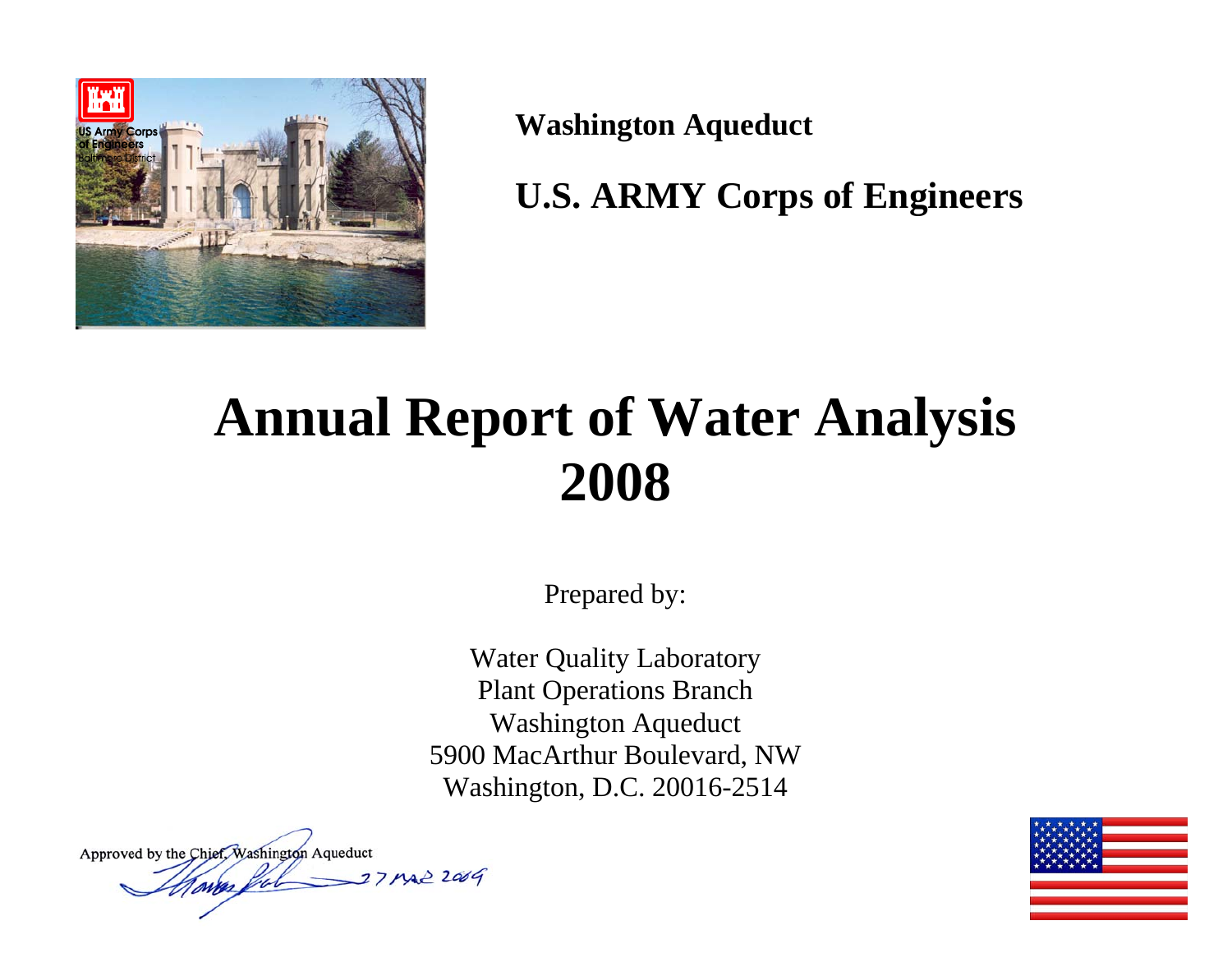

# **Potomac River Raw Water Supply**

|            |                         |                        |              |                  | <b>Miscellaneous Physical Parameters</b> |                        |                |                         |                               |                              |                                    |                  |            |                     |                 | Inorganic lons    |                        |                                 |                        |                          |                       |                | Microorganisms         |                        |                        |                 |                  |
|------------|-------------------------|------------------------|--------------|------------------|------------------------------------------|------------------------|----------------|-------------------------|-------------------------------|------------------------------|------------------------------------|------------------|------------|---------------------|-----------------|-------------------|------------------------|---------------------------------|------------------------|--------------------------|-----------------------|----------------|------------------------|------------------------|------------------------|-----------------|------------------|
|            | 玉                       | ALKALINITY             | CONDUCTIVITY | DISSOLVED SOLIDS | SUSPENDED SOLIDS                         | щ<br><b>TEMPERATUR</b> | TOTAL HARDNESS | TOTAL ORG. CARBON       | <b>SOLIDS</b><br><b>TOTAL</b> | TURBIDITY                    | $\sum_{i}$<br><b>TOTAL AMMONIA</b> | <b>BROMIDE</b>   | CHLORIDE   | <b>FLUORIDE</b>     | <b>IODIDE</b>   | NITRATE-N         | NITRITE-N              | <b>ORTHOPHOSPHATE</b><br>PO4    | PERCHLORATE            | <b>SULFATE</b>           | <b>COUNT</b><br>ALGAE | TOTAL COLIFORM | <b>E</b> coll          | GIARDIA                | <b>CRYPTOSPORIDIUM</b> |                 |                  |
|            |                         | ppm                    | uS/cm        | ppm              | ppm                                      | F.                     | ppm            | ppm                     | ppm                           | <b>NTU</b>                   | ppm                                | ppm              | ppm        | ppm                 | ppb             | ppm               | ppm                    | ppm                             | ppb                    | ppm                      | org/mL                | MPN/100ml      | MPN/100mL              | cysts/L                | oocysts/L              |                 |                  |
| Jan        | 8.1                     | 78                     | 346          | 182              | $\overline{4}$                           | 53                     | 120            | 2.52                    | 186                           | 9                            | 0.04                               | 0.03             | 30         | 0.11                | 28.0            | 2.15              | <b>ND</b>              | 0.31                            | <b>ND</b>              | 32                       | 245                   | 2144           | 73                     | <b>ND</b>              | <b>ND</b>              |                 |                  |
| Feb        | 7.9                     | 64                     | 313          | 236              | 86                                       | 54                     | 100            | 3.24                    | 322                           | 18                           | 0.06                               | 0.03             | 33         | 0.07                | $\cdots$        | 2.43              | 0.02                   | 0.21                            | <b>ND</b>              | 27                       | 229                   | 3356           | 56                     | <b>ND</b>              | <b>ND</b>              |                 |                  |
| Mar        | 7.9                     | 66                     | 295          | 209              | 66                                       | 58                     | 100            | 2.33                    | 275                           | 65                           | 0.04                               | <b>ND</b>        | 26         | 0.05                | $\cdots$        | 2.06              | <b>ND</b>              | 0.08                            | <b>ND</b>              | 25                       | 262                   | 4023           | 296                    | <b>ND</b>              | <b>ND</b>              |                 |                  |
| Apr        | 7.8                     | 71                     | 265          | 146              | $\overline{7}$                           | 64                     | 105            | 4.58                    | 153                           | 32                           | 0.05                               | 0.03             | 22         | 0.09                | 6.5             | 1.46              | 0.02                   | 0.12                            | ND                     | 22                       | 260                   | 4081           | 715                    | <b>ND</b>              | <b>ND</b>              |                 |                  |
| May        | 7.6                     | 67                     | 229          | 104              | 64                                       | 66                     | 90             | 3.53                    | 168                           | 31                           | 0.04                               | 0.03             | 15         | 0.10                | $\sim$          | 1.53              | <b>ND</b>              | 0.33                            | <b>ND</b>              | 23                       | 595                   | 25530          | 1570                   | <b>ND</b>              | <b>ND</b>              |                 |                  |
| Jun        | 7.9                     | 90                     | 334          | 212              | 11                                       | 78                     | 125            | 2.61                    | 223                           | 11                           | 0.04                               | 0.03             | 21<br>25   | 0.11                | ----            | 1.67              | 0.02                   | 0.10                            | 0.6                    | 31                       | 390                   | 12449          | 242                    | <b>ND</b>              | <b>ND</b><br><b>ND</b> |                 |                  |
| Jul        | 8.1<br>8.6              | 105<br>92              | 376<br>354   | 182<br>155       | 6<br>46                                  | 81<br>78               | 147<br>139     | 2.73<br>3.04            | 188<br>201                    | $\mathbf{3}$<br>$\mathbf{3}$ | 0.05<br>0.04                       | 0.04<br>0.05     | 25         | 0.13<br>0.14        | 5.2<br>$\cdots$ | 1.22<br>0.57      | <b>ND</b><br><b>ND</b> | 0.27<br>0.11                    | 0.6<br><b>ND</b>       | 40<br>46                 | 437<br>494            | 3910<br>4311   | 22<br>47               | <b>ND</b><br><b>ND</b> | <b>ND</b>              |                 |                  |
| Aug<br>Sep | 8.4                     | 95                     | 367          | 155              | $\mathbf{3}$                             | 76                     | 136            | 3.28                    | 158                           | $\overline{4}$               | 0.04                               | 0.04             | 29         | 0.19                | $\sim$          | 1.00              | <b>ND</b>              | 0.17                            | ND                     | 44                       | 440                   | 4450           | 51                     | <b>ND</b>              | <b>ND</b>              |                 |                  |
| Oct        | 8.5                     | 102                    | 383          | 298              | $\mathbf{3}$                             | 66                     | 150            | 4.98                    | 301                           | $\mathbf{3}$                 | 0.04                               | 0.04             | 27         | 0.22                | 4.4             | 0.91              | <b>ND</b>              | 0.43                            | <b>ND</b>              | 44                       | 320                   | 1087           | 36                     | <b>ND</b>              | <b>ND</b>              |                 |                  |
| Nov        | 8.3                     | 119                    | 487          | 256              | $\mathbf{1}$                             | 57                     | 171            | 3.53                    | 257                           | $\overline{1}$               | 0.04                               | 0.04             | 34         | 0.23                | ----            | 1.25              | 0.02                   | 0.21                            | 0.8                    | 52                       | 216                   | 280            | 27                     | <b>ND</b>              | <b>ND</b>              |                 |                  |
| Dec        | 7.8                     | 78                     | 341          | 224              | <b>ND</b>                                | 50                     | 121            | 3.58                    | 224                           | 19                           | 0.05                               | 0.03             | 27         | 0.17                | $\cdots$        | 1.93              | 0.02                   | 0.20                            | <b>ND</b>              | 37                       | 224                   | 7194           | 260                    | <b>ND</b>              | <b>ND</b>              |                 |                  |
| Avg        | 8.1                     | 86                     | 341          | 197              | 25                                       | 65                     | 125            | 3.33                    | 221                           | 17                           | 0.04                               | 0.03             | 26         | 0.13                | 11.0            | 1.51              | <b>ND</b>              | 0.21                            | <b>ND</b>              | 35                       | 343                   | 6068           | 283                    | <b>ND</b>              | <b>ND</b>              |                 |                  |
| Max        | 8.6                     | 119                    | 487          | 298              | 86                                       | 81                     | 171            | 4.98                    | 322                           | 65                           | 0.06                               | 0.05             | 34         | 0.23                | 28.0            | 2.43              | 0.02                   | 0.43                            | 0.8                    | 52                       | 595                   | 25530          | 1570                   | <b>ND</b>              | <b>ND</b>              |                 |                  |
| Min        | 7.6                     | 64                     | 229          | 104              | <b>ND</b>                                | 50                     | 90             | 2.33                    | 153                           | $\overline{1}$               | 0.04                               | <b>ND</b>        | 15         | 0.05                | 4.4             | 0.57              | <b>ND</b>              | 0.08                            | <b>ND</b>              | 22                       | 216                   | 280            | 22                     | <b>ND</b>              | <b>ND</b>              |                 |                  |
|            |                         |                        |              |                  |                                          |                        |                |                         |                               |                              |                                    |                  |            |                     | <b>Metals</b>   |                   |                        |                                 |                        |                          |                       |                |                        |                        |                        |                 |                  |
|            | <b>ALUMINUM</b>         | ANTIMONY               | ARSENIC      | <b>BARIUM</b>    | <b>BERYLLIUM</b>                         | CADMIUM                | CALCIUM        | CHROMIUM                | <b>COBALT</b>                 | <b>COPPER</b>                | <b>RON</b>                         | <b>LEAD</b>      | LITHIUM    | <b>MAGNESIUM</b>    | MANGANESE       | <b>MOLYBDENUM</b> | <b>NICKEL</b>          | POTASSIUM                       | <b>SELENIUM</b>        | <b>SILVER</b>            | <b>NUNGS</b>          | STRONTIUM      | THALLIUM               | <b>THORIUM</b>         | URANIUM                | <b>VANADIUM</b> | ZINC             |
|            | ppb                     | ppb                    | ppb          | ppb              | ppb                                      | ppb                    | ppm            | ppb                     | ppb                           | ppb                          | ppb                                | ppb              | ppb        | ppm                 | ppb             | ppb               | ppb                    | ppm                             | ppb                    | ppb                      | ppm                   | ppb            | ppb                    | ppb                    | ppb                    | ppb             | ppb              |
| Jan        | 358                     | <b>ND</b>              | <b>ND</b>    | 32.3             | <b>ND</b>                                | <b>ND</b>              | 35             | <b>ND</b>               | <b>ND</b>                     | 2.2                          | 250                                | <b>ND</b>        | 1.8        | 8                   | 31              | <b>ND</b>         | 2.3                    | 2.5                             | <b>ND</b>              | <b>ND</b>                | 20.0                  | 126            | <b>ND</b>              | <b>ND</b>              | <b>ND</b>              | 0.8             | 5.1              |
| Feb        | 273                     | <b>ND</b>              | <b>ND</b>    | 37.0             | <b>ND</b>                                | <b>ND</b>              | 29             | <b>ND</b>               | ND                            | 1.6                          | 126                                | <b>ND</b>        | 2.6        | $\overline{7}$      | 29              | 0.8               | 2.1                    | $\overline{\phantom{a}}$        | <b>ND</b>              | ND                       | ----                  | 181            | <b>ND</b>              | <b>ND</b>              | <b>ND</b>              | <b>ND</b>       | 4.8              |
| Mar        | 1060                    | ND                     | 0.7          | 44.9             | <b>ND</b>                                | <b>ND</b>              | 30             | 2.0                     | 1.1                           | 3.3                          | 1176                               | 1.7              | 2.6        | 6                   | 78              | <b>ND</b>         | 3.5                    | $\overline{\phantom{a}}$        | <b>ND</b>              | ND                       | ----                  | 117            | <b>ND</b>              | ND                     | <b>ND</b>              | 2.8             | 10.7             |
| Apr        | 225                     | <b>ND</b>              | <b>ND</b>    | 36.3             | <b>ND</b>                                | <b>ND</b>              | 28             | <b>ND</b>               | <b>ND</b>                     | 1.7                          | 243                                | <b>ND</b>        | 2.1        | $\overline{7}$      | 120             | 0.7               | 2.0                    | 2.9                             | <b>ND</b>              | <b>ND</b>                | 18.0                  | 145            | <b>ND</b>              | <b>ND</b>              | <b>ND</b>              | 0.8             | 4.1              |
| May        | 308                     | <b>ND</b>              | 0.5          | 35.0             | <b>ND</b>                                | <b>ND</b>              | 29             | <b>ND</b>               | <b>ND</b>                     | 2.4                          | 377                                | 1.6              | 1.6        | 6<br>$\overline{7}$ | 59              | <b>ND</b>         | 2.0                    | ----                            | <b>ND</b>              | <b>ND</b>                | ----                  | 103            | <b>ND</b>              | <b>ND</b>              | <b>ND</b>              | 1.0             | 4.3              |
| Jun<br>Jul | 366<br>195              | <b>ND</b><br><b>ND</b> | 0.6          | 38.2             | <b>ND</b><br><b>ND</b>                   | <b>ND</b>              | 38<br>42       | 0.7<br><b>ND</b>        | <b>ND</b><br><b>ND</b>        | 2.8                          | 414<br>129                         | 0.6<br><b>ND</b> | 2.0<br>3.4 |                     | 70<br>61        | 0.6<br>1.0        | 2.6<br>2.5             | $\overline{\phantom{a}}$<br>3.2 | <b>ND</b><br><b>ND</b> | <b>ND</b><br><b>ND</b>   | ----                  | 121            | <b>ND</b><br><b>ND</b> | <b>ND</b><br><b>ND</b> | <b>ND</b><br><b>ND</b> | $1.4$<br>$1.2$  | 4.7<br>2.7       |
| Aug        | 230                     | <b>ND</b>              | 0.7<br>1.0   | 51.9<br>50.0     | <b>ND</b>                                | <b>ND</b><br><b>ND</b> | 33             | <b>ND</b>               | <b>ND</b>                     | 2.2<br>2.3                   | 137                                | <b>ND</b>        | $3.5\,$    | 10<br>13            | 71              | $1.1$             | 2.4                    | $\sim$                          | <b>ND</b>              | <b>ND</b>                | 14.0<br>----          | 217<br>227     | <b>ND</b>              | <b>ND</b>              | <b>ND</b>              | $1.4$           | $2.8$            |
| Sep        | 206                     | <b>ND</b>              | 0.8          | 45.3             | <b>ND</b>                                | <b>ND</b>              | 37             | <b>ND</b>               | <b>ND</b>                     | 1.9                          | 105                                | <b>ND</b>        | 4.2        | 11                  | 38              | 1.2               | 2.3                    | $\overline{\phantom{a}}$        | <b>ND</b>              | <b>ND</b>                | ----                  | 243            | <b>ND</b>              | <b>ND</b>              | <b>ND</b>              | 1.0             | $2.7\,$          |
| Oct        | 220                     | <b>ND</b>              | 1.0          | 38.9             | <b>ND</b>                                | <b>ND</b>              | 41             | 0.5                     | ND                            | 3.1                          | 245                                | <b>ND</b>        | 2.1        | 12                  | 39              | 0.9               | 2.3                    | 4.1                             | <b>ND</b>              | ND                       | 19.0                  | 178            | <b>ND</b>              | ND                     | <b>ND</b>              | 2.0             | $5.2\,$          |
| Nov        | 229                     | <b>ND</b>              | 0.5          | 44.4             | <b>ND</b>                                | <b>ND</b>              | 49             | 2.9                     | <b>ND</b>                     | 1.8                          | 74                                 | <b>ND</b>        | 3.2        | 12                  | 19              | 0.9               | 2.3                    | ----                            | <b>ND</b>              | <b>ND</b>                | $\cdots$              | 249            | <b>ND</b>              | <b>ND</b>              | <b>ND</b>              | 1.4             | 2.9              |
| Dec        | 304                     | <b>ND</b>              | <b>ND</b>    | 33.3             | <b>ND</b>                                | <b>ND</b>              | 35             | 2.0                     | <b>ND</b>                     | 2.0                          | 86                                 | <b>ND</b>        | 2.2        | 8                   | 17              | 0.8               | 2.1                    | $\cdots$                        | <b>ND</b>              | <b>ND</b>                | $\frac{1}{2}$         | 187            | <b>ND</b>              | <b>ND</b>              | <b>ND</b>              | 1.0             | $\overline{2.3}$ |
| Avg        | 331                     | <b>ND</b>              | <b>ND</b>    | 40.6             | <b>ND</b>                                | <b>ND</b>              | 35             | 0.7                     | <b>ND</b>                     | 2.3                          | 280                                | <b>ND</b>        | 2.6        | 9                   | 53              | 0.7               | 2.4                    | 3.2                             | <b>ND</b>              | <b>ND</b>                | 17.8                  | 175            | <b>ND</b>              | <b>ND</b>              | <b>ND</b>              | $1.2$           | 4.4              |
| Max        | 1060                    | <b>ND</b>              | 1.0          | 51.9             | <b>ND</b>                                | <b>ND</b>              | 49             | 2.9                     | 1.1                           | 3.3                          | 1176                               | 1.7              | 4.2        | 13                  | 120             | $1.2$             | 3.5                    | 4.1                             | <b>ND</b>              | <b>ND</b>                | 20.0                  | 249            | <b>ND</b>              | <b>ND</b>              | <b>ND</b>              | 2.8             | 10.7             |
| Min        | 195                     | <b>ND</b>              | <b>ND</b>    | 32.3             | <b>ND</b>                                | <b>ND</b>              | 28             | <b>ND</b>               | <b>ND</b>                     | 1.6                          | 74                                 | <b>ND</b>        | 1.6        | 6                   | 17              | <b>ND</b>         | 2.0                    | 2.5                             | <b>ND</b>              | <b>ND</b>                | 14.0                  | 103            | <b>ND</b>              | <b>ND</b>              | <b>ND</b>              | <b>ND</b>       | 2.3              |
|            | ppb = Parts Per Billion |                        |              |                  |                                          |                        |                | ppm = Parts Per Million |                               |                              |                                    |                  |            |                     |                 |                   |                        |                                 |                        | <b>ND = Not Detected</b> |                       |                |                        |                        |                        |                 |                  |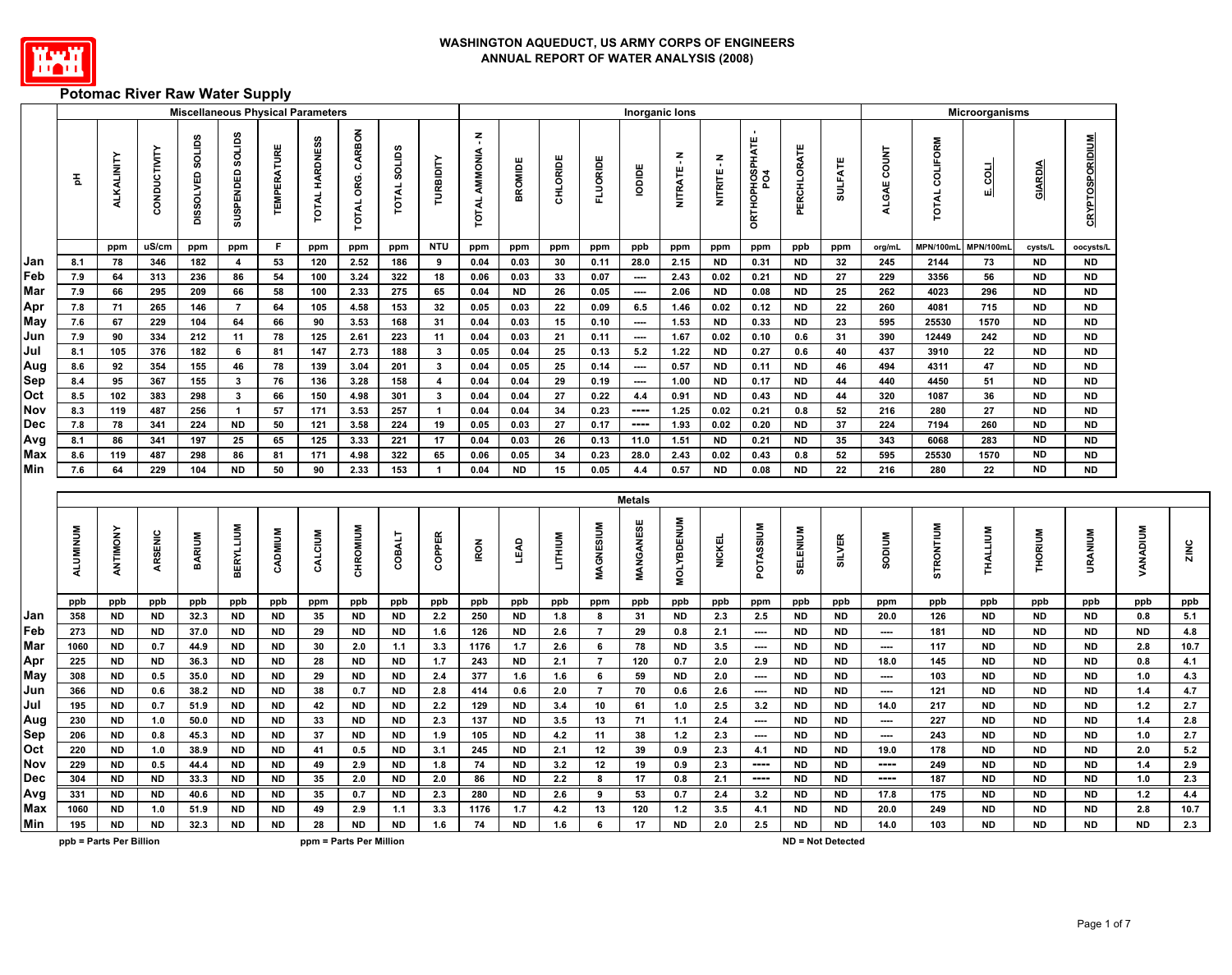

|            |                                                                                                  |           |          |                                                      | <b>Inorganic lons</b>    |           |                          |                     |           |                |          |           |           |               |                         |           |         |          |                         |        |             |             |                         | <b>Metals</b>  |                  |                         |                   |               |                          |                   |               |                          |                  |                |                |                               |                 |           |
|------------|--------------------------------------------------------------------------------------------------|-----------|----------|------------------------------------------------------|--------------------------|-----------|--------------------------|---------------------|-----------|----------------|----------|-----------|-----------|---------------|-------------------------|-----------|---------|----------|-------------------------|--------|-------------|-------------|-------------------------|----------------|------------------|-------------------------|-------------------|---------------|--------------------------|-------------------|---------------|--------------------------|------------------|----------------|----------------|-------------------------------|-----------------|-----------|
| <b>EPA</b> | TOTAL AMMONIA - N                                                                                | BROMIDE   | CHLORIDE | FLUORIDE                                             | lopipe                   | NITRATE-N | $\ddot{\tau}$<br>NITRITE | ğ<br>ORTHOPHOSPHATE | PERCHLORA | <b>SULFATE</b> | ALUMINUM | ANTIMONY  | ARSENIC   | <b>BARIUM</b> | <b>BERYLLIUM</b>        | CADMIUM   | CALCIUM | CHROMIUM | <b>COBALT</b>           | COPPER | <b>IRON</b> | <b>LEAD</b> | <b>LITHIUM</b>          | MAGNESIUM      | <b>WANGANESE</b> | <b>MERCURY</b>          | <b>MOLYBDENUM</b> | <b>NICKEL</b> | POTASSIUM                | SELENIUM          | <b>SILVER</b> | MUIGOS                   | <b>STRONTIUM</b> | THALLIUM       | <b>THORIUM</b> | <b>URANIUM</b>                | <b>VANADIUM</b> | ZINC      |
| MCL*       |                                                                                                  |           |          | $\overline{\mathbf{4}}$                              |                          | 10        | $\overline{1}$           |                     |           |                |          | 6         | 10        | 2000          | $\overline{\mathbf{4}}$ | 5         |         | 100      |                         |        |             |             |                         |                |                  | $\overline{\mathbf{2}}$ |                   |               |                          | 50                |               |                          |                  | $\overline{2}$ |                | 30                            |                 |           |
|            |                                                                                                  |           |          |                                                      |                          |           |                          |                     |           |                |          |           |           |               |                         |           |         |          |                         |        |             |             |                         |                |                  |                         |                   |               |                          |                   |               |                          |                  |                |                |                               |                 |           |
|            |                                                                                                  |           |          | Dalecarlia Water Treatment Plant Finished Water      |                          |           |                          |                     |           |                |          |           |           |               |                         |           |         |          |                         |        |             |             |                         |                |                  |                         |                   |               |                          |                   |               |                          |                  |                |                |                               |                 |           |
|            | ppm                                                                                              | ppm       | ppm      | ppm                                                  | ppb                      | ppm       | ppm                      | ppm                 | ppb       | ppm            | ppb      | ppb       | ppb       | ppb           | ppb                     | ppb       | ppm     | ppb      | ppb                     | ppb    | ppb         | ppb         | ppb                     | ppm            | ppb              | ppb                     | ppb               | ppb           | ppm                      | ppb               | ppb           | ppm                      | ppb              | ppb            | ppb            | ppb                           | ppb             | ppb       |
| Jan        | 0.82                                                                                             | <b>ND</b> | 34       | 0.74                                                 | 99.0                     | 2.17      | <b>ND</b>                | 2.46                | <b>ND</b> | 45             | 42       | <b>ND</b> | <b>ND</b> | 38            | <b>ND</b>               | <b>ND</b> | 41      | 1.0      | ND                      | 5.2    | <b>ND</b>   | <b>ND</b>   | 2.5                     | $\overline{7}$ | 0.9              | <b>ND</b>               | 0.9               | 1.9           | 2.4                      | <b>ND</b>         | <b>ND</b>     | 22.0                     | 182              | <b>ND</b>      | <b>ND</b>      | <b>ND</b>                     | <b>ND</b>       | 2.0       |
| Feb        | 0.75                                                                                             | <b>ND</b> | 44       | 0.72                                                 | ---                      | 2.33      | <b>ND</b>                | 2.45                | ND        | 42             | 22       | <b>ND</b> | ND        | 35            | ND                      | ND        | 37      | 2.1      | <b>ND</b>               | $1.2$  | <b>ND</b>   | <b>ND</b>   | 2.6                     | $\overline{7}$ | 0.8              | <b>ND</b>               | 0.8               | 2.1           | ---                      | 0.7               | <b>ND</b>     | ---                      | 192              | <b>ND</b>      | <b>ND</b>      | <b>ND</b>                     | 0.7             | 2.5       |
| Mar        | 0.77                                                                                             | <b>ND</b> | 33       | 0.73                                                 | ---                      | 2.05      | <b>ND</b>                | 2.49                | ND        | 41             | 29       | <b>ND</b> | <b>ND</b> | 33            | ND                      | ND        | 38      | 1.3      | ND                      | 1.3    | <b>ND</b>   | <b>ND</b>   | 2.5                     | 6              | 1.0              | <b>ND</b>               | 0.5               | 1.9           | ---                      | 0.7               | <b>ND</b>     | $\cdots$                 | 132              | <b>ND</b>      | <b>ND</b>      | <b>ND</b>                     | <b>ND</b>       | 2.2       |
| Apr        | 0.19                                                                                             | ND        | 29       | 0.74                                                 | 9.0                      | 1.50      | ND                       | 2.40                | ND        | 40             | 22       | ND        | ND        | 35            | ND                      | ND        | 39      | 1.7      | ND                      | 0.9    | ND          | ND          | 1.7                     | 7              | 1.0              | ND                      | 0.6               | 1.9           | 2.3                      | 0.6               | ND            | 12.0                     | 152              | ND             | ND             | ND                            | 0.7             | $1.2$     |
| May        | 0.57                                                                                             | <b>ND</b> | 21       | 0.83                                                 | ---                      | 1.51      | <b>ND</b>                | 2.43                | ND        | 39             | 34       | <b>ND</b> | <b>ND</b> | 32            | <b>ND</b>               | <b>ND</b> | 37      | 1.8      | <b>ND</b>               | 1.2    | <b>ND</b>   | <b>ND</b>   | 1.5                     | 6              | 0.8              | <b>ND</b>               | <b>ND</b>         | 1.7           | ---                      | <b>ND</b>         | <b>ND</b>     | ---                      | 107              | ND             | <b>ND</b>      | <b>ND</b>                     | 0.8             | 0.8       |
| Jun        | 0.88                                                                                             | <b>ND</b> | 27       | 0.90                                                 | $\cdots$                 | 1.65      | <b>ND</b>                | 2.46                | <b>ND</b> | 48             | 38       | <b>ND</b> | <b>ND</b> | 38            | <b>ND</b>               | <b>ND</b> | 46      | 1.6      | <b>ND</b>               | 1.1    | <b>ND</b>   | <b>ND</b>   | 2.4                     | $\overline{7}$ | $1.2$            | <b>ND</b>               | 0.7               | 1.9           | $\cdots$                 | 0.8               | <b>ND</b>     | $\cdots$                 | 147              | <b>ND</b>      | <b>ND</b>      | <b>ND</b>                     | 0.9             | 1.7       |
| Jul        | 0.86                                                                                             | <b>ND</b> | 30       | 1.00                                                 | 5.6                      | 1.19      | <b>ND</b>                | 2.45                | <b>ND</b> | 60             | 51       | <b>ND</b> | <b>ND</b> | 46            | <b>ND</b>               | ND        | 50      | 2.6      | <b>ND</b>               | 1.6    | <b>ND</b>   | ND          | 3.1                     | 10             | 2.0              | ND                      | 1.0               | 2.1           | 2.9                      | 0.8               | <b>ND</b>     | 14.0                     | 213              | ND.            | <b>ND</b>      | ND                            | 1.4             | 0.9       |
| Aug        | 0.89                                                                                             | <b>ND</b> | 32       | 1.01                                                 | ---                      | 0.66      | <b>ND</b>                | 2.45                | <b>ND</b> | 67             | 62       | <b>ND</b> | 0.7       | 45            | <b>ND</b>               | <b>ND</b> | 45      | 2.6      | <b>ND</b>               | 1.7    | <b>ND</b>   | <b>ND</b>   | 3.2                     | 13             | 1.5              | <b>ND</b>               | 1.1               | 2.5           | ---                      | 1.3               | <b>ND</b>     | ÷                        | 220              | <b>ND</b>      | <b>ND</b>      | <b>ND</b>                     | 1.5             | 1.0       |
| Sep        | 0.83                                                                                             | ND        | 33       | 0.96                                                 | ---                      | 0.91      | <b>ND</b>                | 2.55                | ND        | 63             | 48       | <b>ND</b> | 0.6       | 45            | ND                      | ND        | 45      | 1.7      | ND                      | 1.3    | <b>ND</b>   | <b>ND</b>   | 3.8                     | 11             | 1.9              | <b>ND</b>               | 1.1               | 2.2           | ---                      | 1.0               | <b>ND</b>     | $\hspace{0.05cm} \cdots$ | 252              | <b>ND</b>      | ND             | ND                            | 1.1             | 0.8       |
| Oct        | 0.85                                                                                             | <b>ND</b> | 33       | 0.89                                                 | 5.3                      | 1.01      | ND                       | 2.47                | ND        | 62             | 33       | <b>ND</b> | ND        | 37            | ND                      | ND        | 49      | 1.5      | ND                      | 1.6    | ND          | ND          | 2.9                     | 11             | $1.2$            | ND                      | 1.1               | 2.1           | 3.9                      | 0.7               | ND            | 18.0                     | 178              | ND             | ND             | ND                            | $1.2$           | $1.2$     |
| Nov        | 0.86                                                                                             | <b>ND</b> | 38       | 0.88                                                 | ---                      | 1.26      | <b>ND</b>                | 2.55                | 0.8       | 70             | 25       | <b>ND</b> | <b>ND</b> | 42            | <b>ND</b>               | <b>ND</b> | 55      | 2.3      | <b>ND</b>               | 1.2    | <b>ND</b>   | <b>ND</b>   | 3.0                     | 12             | 0.8              | <b>ND</b>               | 0.8               | 2.4           | ---                      | 1.0               | <b>ND</b>     | ---                      | 243              | <b>ND</b>      | <b>ND</b>      | <b>ND</b>                     | 1.0             | 1.6       |
| Dec        | 0.88                                                                                             | <b>ND</b> | 31       | 0.82                                                 | ---                      | 1.98      | <b>ND</b>                | 2.46                | <b>ND</b> | 52             | 20       | <b>ND</b> | <b>ND</b> | 33            | ND                      | ND        | 44      | 1.6      | ND                      | 1.2    | <b>ND</b>   | ND          | 2.8                     | 9              | 0.7              | <b>ND</b>               | 0.8               | 2.2           | ---                      | 0.8               | <b>ND</b>     | ---                      | 220              | <b>ND</b>      | <b>ND</b>      | <b>ND</b>                     | 0.7             | 1.5       |
| Avg        | 0.76                                                                                             | <b>ND</b> | 32       | 0.85                                                 | 29.7                     | 1.52      | <b>ND</b>                | 2.47                | ND        | 52             | 35       | <b>ND</b> | <b>ND</b> | 38            | <b>ND</b>               | <b>ND</b> | 44      | 1.8      | ND                      | 1.6    | <b>ND</b>   | <b>ND</b>   | 2.7                     | 9              | $1.2$            | <b>ND</b>               | 0.8               | 2.1           | 2.9                      | 0.7               | <b>ND</b>     | 16.5                     | 186              | <b>ND</b>      | <b>ND</b>      | <b>ND</b>                     | 0.8             | $1.4$     |
| Max        | 0.89                                                                                             | ND        | 44       | 1.01                                                 | 99.0                     | 2.33      | ND                       | 2.55                | 0.8       | 70             | 62       | ND        | 0.7       | 46            | ND                      | ND        | 55      | 2.6      | ND                      | 5.2    | ND          | ND          | 3.8                     | 13             | 2.0              | ND                      | 1.1               | 2.5           | 3.9                      | 1.3               | ND            | 22.0                     | 252              | ND             | ND             | <b>ND</b>                     | 1.5             | 2.5       |
| Min        | 0.19                                                                                             | <b>ND</b> | 21       | 0.72                                                 | 5.3                      | 0.66      | <b>ND</b>                | 2.40                | <b>ND</b> | 39             | 20       | <b>ND</b> | <b>ND</b> | 32            | <b>ND</b>               | <b>ND</b> | 37      | 1.0      | <b>ND</b>               | 0.9    | <b>ND</b>   | <b>ND</b>   | 1.5                     | 6              | 0.7              | <b>ND</b>               | <b>ND</b>         | 1.7           | 2.3                      | <b>ND</b>         | <b>ND</b>     | 12.0                     | 107              | <b>ND</b>      | <b>ND</b>      | <b>ND</b>                     | <b>ND</b>       | 0.8       |
|            |                                                                                                  |           |          |                                                      |                          |           |                          |                     |           |                |          |           |           |               |                         |           |         |          |                         |        |             |             |                         |                |                  |                         |                   |               |                          |                   |               |                          |                  |                |                |                               |                 |           |
|            |                                                                                                  |           |          | <b>McMillan Water Treatment Plant Finished Water</b> |                          |           |                          |                     |           |                |          |           |           |               |                         |           |         |          |                         |        |             |             |                         |                |                  |                         |                   |               |                          |                   |               |                          |                  |                |                |                               |                 |           |
| Jan        | 0.80                                                                                             | <b>ND</b> | 34       | 0.80                                                 | 69.0                     | 2.24      | ND                       | 2.22                | <b>ND</b> | 48             | 19       | <b>ND</b> | <b>ND</b> | 38            | <b>ND</b>               | <b>ND</b> | 39      | $1.2$    | <b>ND</b>               | 5.8    | <b>ND</b>   | <b>ND</b>   | 2.3                     | 8              | 0.6              | <b>ND</b>               | 0.8               | 2.0           | 2.3                      | <b>ND</b>         | <b>ND</b>     | 14.0                     | 178              | <b>ND</b>      | <b>ND</b>      | <b>ND</b>                     | <b>ND</b>       | 1.6       |
| Feb        | 0.83                                                                                             | <b>ND</b> | 43       | 0.80                                                 | ---                      | 2.16      | <b>ND</b>                | 2.34                | <b>ND</b> | 45             | 26       | <b>ND</b> | <b>ND</b> | 33            | <b>ND</b>               | <b>ND</b> | 35      | 1.9      | <b>ND</b>               | 3.4    | <b>ND</b>   | <b>ND</b>   | 2.2                     | $\overline{7}$ | 0.6              | <b>ND</b>               | 0.8               | 2.0           | $\hspace{0.05cm} \cdots$ | 0.7               | <b>ND</b>     | $\cdots$                 | 169              | <b>ND</b>      | <b>ND</b>      | <b>ND</b>                     | 0.6             | 2.3       |
| Mar        | 0.79                                                                                             | <b>ND</b> | 37       | 0.80                                                 | $\cdots$                 | 2.13      | <b>ND</b>                | 2.34                | ND        | 42             | 27       | <b>ND</b> | <b>ND</b> | 31            | ND                      | <b>ND</b> | 34      | $1.2$    | ND                      | 2.9    | <b>ND</b>   | <b>ND</b>   | 1.9                     | $\overline{7}$ | 0.5              | <b>ND</b>               | <b>ND</b>         | 1.7           | $\cdots$                 | 0.6               | <b>ND</b>     | $\cdots$                 | 132              | ND             | <b>ND</b>      | ND                            | ND              | $1.2$     |
| Apr        | 0.20                                                                                             | <b>ND</b> | 30       | 0.80                                                 | 16.0                     | 1.49      | <b>ND</b>                | 2.28                | <b>ND</b> | 41             | 29       | <b>ND</b> | ND        | 30            | ND                      | ND        | 35      | $1.2$    | ND                      | 2.3    | <b>ND</b>   | <b>ND</b>   | 1.4                     | $\overline{7}$ | <b>ND</b>        | ND                      | <b>ND</b>         | 1.5           | 2.5                      | 0.6               | ND            | 14.0                     | 128              | ND             | <b>ND</b>      | <b>ND</b>                     | <b>ND</b>       | 0.8       |
| May        | 0.51                                                                                             | <b>ND</b> | 22       | 0.85                                                 |                          | 1.30      | <b>ND</b>                | 2.30                | <b>ND</b> | 42             | 38       | <b>ND</b> | <b>ND</b> | 32            | <b>ND</b>               | <b>ND</b> | 32      | 0.8      | ND                      | 3.1    | <b>ND</b>   | ND.         | 2.0                     | 6              | 0.7              | ND                      | ND                | 1.6           | ---                      | <b>ND</b>         | <b>ND</b>     | ┄                        | 112              | <b>ND</b>      | <b>ND</b>      | <b>ND</b>                     | <b>ND</b>       | 1.5       |
| Jun        | 0.79                                                                                             | <b>ND</b> | 27       | 0.96                                                 | ---                      | 1.50      | <b>ND</b>                | 2.39                | ND        | 49             | 41       | <b>ND</b> | <b>ND</b> | 36            | ND                      | ND        | 40      | 1.6      | <b>ND</b>               | 4.6    | <b>ND</b>   | <b>ND</b>   | 2.1                     | 8              | $1.2$            | <b>ND</b>               | <b>ND</b>         | 1.7           | ---                      | 0.6               | <b>ND</b>     | ---                      | 134              | <b>ND</b>      | <b>ND</b>      | <b>ND</b>                     | 0.8             | 0.6       |
| Jul        | 0.72                                                                                             | ND        | 31       | 1.04                                                 | 5.3                      | 1.12      | ND                       | 2.36                | ND        | 64             | 47       | <b>ND</b> | ND        | 43            | ND                      | ND        | 47      | 2.1      | ND                      | 6.0    | ND          | ND          | 2.3                     | 10             | 1.3              | ND                      | 0.9               | 1.7           | 2.8                      | 0.9               | <b>ND</b>     | 14.0                     | 197              | ND             | ND             | ND                            | 1.1             | <b>ND</b> |
| Aug        | 0.76                                                                                             | ND        | 33       | 0.99                                                 | ---                      | 0.72      | <b>ND</b>                | 2.48                | ND        | 69             | 55       | <b>ND</b> | 0.6       | 41            | ND                      | ND        | 45      | 1.6      | <b>ND</b>               | 6.2    | <b>ND</b>   | <b>ND</b>   | 2.6                     | 11             | 1.3              | <b>ND</b>               | 1.1               | 2.0           | ---                      | 1.4               | <b>ND</b>     | $\cdots$                 | 214              | ND             | <b>ND</b>      | <b>ND</b>                     | 0.9             | <b>ND</b> |
| Sep        | 0.71                                                                                             | <b>ND</b> | 34       | 0.99                                                 | $\hspace{0.05cm} \cdots$ | 0.78      | <b>ND</b>                | 2.52                | <b>ND</b> | 65             | 35       | <b>ND</b> | 0.6       | 36            | <b>ND</b>               | <b>ND</b> | 41      | 1.1      | <b>ND</b>               | 7.2    | <b>ND</b>   | <b>ND</b>   | 3.1                     | 11             | 1.4              | <b>ND</b>               | 1.0               | 1.8           | $\cdots$                 | 0.9               | <b>ND</b>     | $\cdots$                 | 211              | <b>ND</b>      | <b>ND</b>      | <b>ND</b>                     | 0.8             | <b>ND</b> |
| Oct        | 0.77                                                                                             | <b>ND</b> | 33       | 0.97                                                 | 5.6                      | 0.92      | <b>ND</b>                | 2.43                | ND        | 65             | 321      | <b>ND</b> | <b>ND</b> | 37            | <b>ND</b>               | <b>ND</b> | 43      | 1.3      | <b>ND</b>               | 8.0    | 17          | <b>ND</b>   | 2.3                     | 10             | 3.7              | <b>ND</b>               | 1.2               | 2.4           | 3.9                      | 0.9               | ND            | 18.0                     | 219              | <b>ND</b>      | <b>ND</b>      | <b>ND</b>                     | 0.8             | 2.1       |
| Nov        | 0.87                                                                                             | ND        | 38       | 0.95                                                 | ---                      | 1.12      | ND                       | 2.70                | ND        | 68             | 28       | ND        | ND        | 40            | ND                      | ND        | 51      | 1.9      | ND                      | 5.2    | ND          | ND          | 2.4                     | 13             | 0.5              | <b>ND</b>               | 0.9               | 2.2           | ---                      | 0.8               | <b>ND</b>     | ---                      | 226              | ND             | ND             | ND                            | 0.8             | $1.4$     |
| Dec        | 0.95                                                                                             | <b>ND</b> | 28       | 0.94                                                 | ---                      | 2.02      | <b>ND</b>                | 2.34                | <b>ND</b> | 49             | 96       | <b>ND</b> | <b>ND</b> | 29            | <b>ND</b>               | <b>ND</b> | 38      | 2.0      | <b>ND</b>               | 5.0    | <b>ND</b>   | <b>ND</b>   | 2.2                     | $\overline{7}$ | 2.1              | <b>ND</b>               | <b>ND</b>         | 2.0           | ---                      | 0.8               | <b>ND</b>     | ---                      | 137              | <b>ND</b>      | <b>ND</b>      | <b>ND</b>                     | 0.8             | 0.8       |
| Avg        | 0.72                                                                                             | <b>ND</b> | 33       | 0.91                                                 | 24.0                     | 1.46      | <b>ND</b>                | 2.39                | ND        | 54             | 63       | <b>ND</b> | <b>ND</b> | 36            | ND                      | <b>ND</b> | 40      | 1.5      | ND                      | 5.0    | <b>ND</b>   | <b>ND</b>   | 2.2                     | 9              | $1.2$            | <b>ND</b>               | 0.6               | 1.9           | 2.9                      | 0.7               | <b>ND</b>     | 15.0                     | 171              | ND             | <b>ND</b>      | <b>ND</b>                     | 0.6             | 1.0       |
| Max        | 0.95                                                                                             | <b>ND</b> | 43       | 1.04                                                 | 69.0                     | 2.24      | <b>ND</b>                | 2.70                | <b>ND</b> | 69             | 321      | <b>ND</b> | 0.6       | 43            | <b>ND</b>               | <b>ND</b> | 51      | 2.1      | ND                      | 8.0    | 17          | <b>ND</b>   | 3.1                     | 13             | 3.7              | <b>ND</b>               | 1.2               | 2.4           | 3.9                      | 1.4               | <b>ND</b>     | 18.0                     | 226              | <b>ND</b>      | <b>ND</b>      | <b>ND</b>                     | 1.1             | 2.3       |
| Min        |                                                                                                  | $0.20$ ND | 22       | 0.80                                                 | 5.3                      | $0.72$ ND |                          | 2.22                | <b>ND</b> | 41             | 19       | <b>ND</b> | <b>ND</b> | 29            | <b>ND</b>               | <b>ND</b> | 32      | 0.8      | <b>ND</b>               | 2.3    | <b>ND</b>   | <b>ND</b>   | 1.4                     | 6              | <b>ND</b>        | <b>ND</b>               | <b>ND</b>         | 1.5           | 2.3                      | <b>ND</b>         | <b>ND</b>     | 14.0                     | 112              | <b>ND</b>      | <b>ND</b>      | <b>ND</b>                     | <b>ND</b>       | <b>ND</b> |
|            | *EPA MCL = Environmental Protection Agency's Maximum Contaminant Level for regulated parameters. |           |          |                                                      |                          |           |                          |                     |           |                |          |           |           |               |                         |           |         |          | ppb = Parts Per Billion |        |             |             | ppm = Parts Per Million |                |                  |                         |                   |               |                          | ND = Not Detected |               |                          |                  |                |                | "----" = No Analysis Required |                 |           |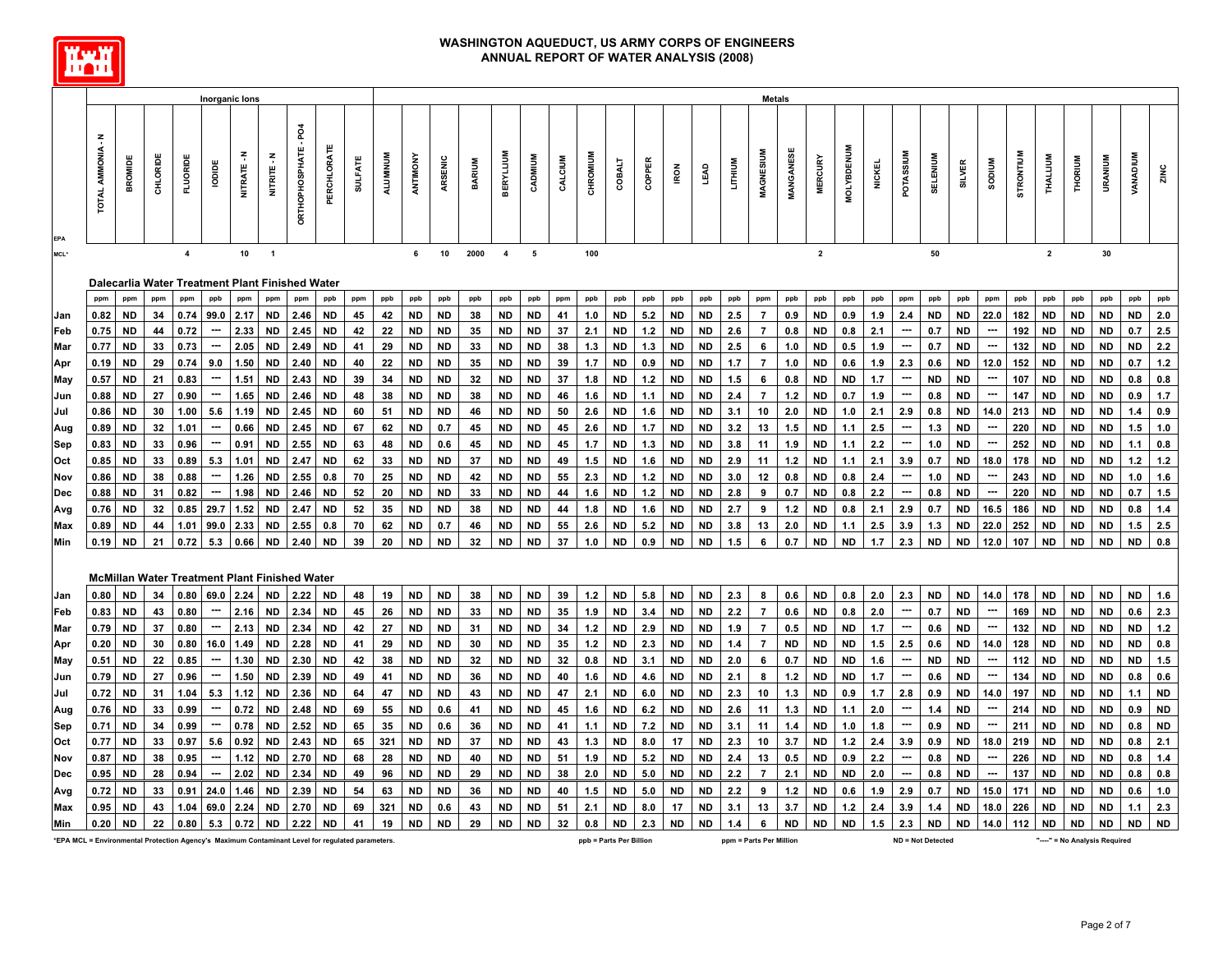

|                                                                                                  |     |                   |              |             |                |                | <b>Miscellaneous Physical Parameters</b> |                                                      |                        |                     |                             |                      | <b>Microorganisms</b> |                                  |                              |                               | <b>Haloacetic Acids (HAAs)</b> |                         |                          |                          |            |                             | <b>Trihalomethanes (THMs)</b> |                  |                       |           |                     |                           |                          |                   |                  |                |                      |                      | <b>Volatile Organic Compounds (VOCs)</b> |               |                 |                 |                       |                   |                     |
|--------------------------------------------------------------------------------------------------|-----|-------------------|--------------|-------------|----------------|----------------|------------------------------------------|------------------------------------------------------|------------------------|---------------------|-----------------------------|----------------------|-----------------------|----------------------------------|------------------------------|-------------------------------|--------------------------------|-------------------------|--------------------------|--------------------------|------------|-----------------------------|-------------------------------|------------------|-----------------------|-----------|---------------------|---------------------------|--------------------------|-------------------|------------------|----------------|----------------------|----------------------|------------------------------------------|---------------|-----------------|-----------------|-----------------------|-------------------|---------------------|
| EPA                                                                                              | 玉   | <b>ALKALINITY</b> | CONDUCTIVITY | TEMPERATURE | TOTAL CHLORINE | TOTAL HARDNESS | TOTAL ORG. CARBON                        | TOTAL DISSOLVED SOLIDS                               | TOTAL SUSPENDED SOLIDS | TURBIDITY (Average) | TOTAL COLIFORM (% positive) | E. COLI (% positive) | ALGAE COUNT           | <b>HETEROTROPHIC PLATE COUNT</b> | ACID<br><b>DIBROMOACETIC</b> | ACID<br><b>DICHLOROACETIC</b> | MONOBROMOACETIC ACID           | MONOCHLOROACETIC ACID   | TRICHLOROACETIC ACID     | TOTAL HALOACETIC ACIDS   | CHLOROFORM | <b>BROMODICHLOROMETHANE</b> | <b>CHLORODIBROMOMETHANE</b>   | <b>BROMOFORM</b> | TOTAL TRIHALOMETHANES | BENZENE   | <b>BROMOBENZENE</b> | <b>BROMOCHLOROMETHANE</b> | <b>BROMOMETHANE</b>      | tert-BUTYLBENZENE | sec-BUTYLBENZENE | n-BUTYLBENZENE | CARBON TETRACHLORIDE | <b>CHLOROBENZENE</b> | <b>CHLOROETHANE</b>                      | CHLOROMETHANE | 2-CHLOROTOLUENE | 4-CHLOROTOLUENE | <b>DIBROMOMETHANE</b> | 3-DICHLOROBENZENE | 1,4-DICHLOROBENZENE |
| MCL*                                                                                             |     |                   |              |             |                |                |                                          |                                                      |                        |                     |                             |                      |                       |                                  |                              |                               |                                |                         |                          |                          |            |                             |                               |                  |                       | 5         |                     |                           |                          |                   |                  |                | 5                    | 100                  |                                          |               |                 |                 |                       |                   | 75                  |
|                                                                                                  |     |                   |              |             |                |                |                                          |                                                      |                        |                     |                             |                      |                       |                                  |                              |                               |                                |                         |                          |                          |            |                             |                               |                  |                       |           |                     |                           |                          |                   |                  |                |                      |                      |                                          |               |                 |                 |                       |                   |                     |
|                                                                                                  |     |                   |              |             |                |                |                                          | Dalecarlia Water Treatment Plant Finished Water      |                        |                     |                             |                      |                       |                                  |                              |                               |                                |                         |                          |                          |            |                             |                               |                  |                       |           |                     |                           |                          |                   |                  |                |                      |                      |                                          |               |                 |                 |                       |                   |                     |
|                                                                                                  |     | ppm               |              |             | ppm            | ppm            | ppm                                      | ppm                                                  | ppm                    | <b>NTU</b>          | $%+$                        | $%+$                 | Org/mL                | CFU/mL                           | ppb                          | ppb                           | ppb                            | ppb                     | ppb                      | ppb                      | ppb        | ppb                         | ppb                           | ppb              | ppb                   | ppb       | ppb                 | ppb                       | ppb                      | ppb               | ppb              | ppb            | ppb                  | ppb                  | ppb                                      | ppb           | ppb             | ppb             | ppb                   | ppb               | ppb                 |
| Jan                                                                                              | 7.7 | 73                | 368          | 47          | 3.7            | 133            | 1.58                                     | 194                                                  | <b>ND</b>              | 0.06                | $\mathbf 0$                 | 0                    | 0                     | <1                               | <b>ND</b>                    | 8.0                           | <b>ND</b>                      | <b>ND</b>               | 8.7                      | 16.7                     | 8.1        | 4.7                         | 1.0                           | <b>ND</b>        | 13.8                  | <b>ND</b> | <b>ND</b>           | <b>ND</b>                 | <b>ND</b>                | <b>ND</b>         | <b>ND</b>        | <b>ND</b>      | <b>ND</b>            | <b>ND</b>            | <b>ND</b>                                | <b>ND</b>     | <b>ND</b>       | <b>ND</b>       | <b>ND</b>             | <b>ND</b>         | <b>ND</b>           |
| Feb                                                                                              | 7.7 | 61                | 372          | 46          | 3.7            | 122            | 1.65                                     | 217                                                  | 5                      | 0.04                | 0                           | 0                    | 0                     | <1                               | ---                          | ---                           | $\overline{\phantom{a}}$       | ---                     | $\sim$                   | ---                      | 10.0       | 4.4                         | 0.7                           | ND               | 15.1                  | <b>ND</b> | <b>ND</b>           | <b>ND</b>                 | <b>ND</b>                | <b>ND</b>         | ND               | ND             | <b>ND</b>            | <b>ND</b>            | <b>ND</b>                                | <b>ND</b>     | <b>ND</b>       | ND              | <b>ND</b>             | <b>ND</b>         | <b>ND</b>           |
| Mar                                                                                              | 7.7 | 61                | 339          | 52          | 3.7            | 120            | 1.54                                     | 201                                                  | 3                      | 0.06                | $\mathbf{0}$                | 0                    | 0                     | -1                               | ---                          | ---                           | ---                            | ---                     | $\overline{\phantom{a}}$ |                          | 13.0       | 6.5                         | $1.2$                         | <b>ND</b>        | 20.7                  | <b>ND</b> | <b>ND</b>           | <b>ND</b>                 | ND                       | <b>ND</b>         | <b>ND</b>        | ND             | <b>ND</b>            | <b>ND</b>            | <b>ND</b>                                | <b>ND</b>     | <b>ND</b>       | ND              | <b>ND</b>             | <b>ND</b>         | <b>ND</b>           |
| Apr                                                                                              | 7.7 | 70                | 320          | 61          | 3.6            | 127            | 2.01                                     | 184                                                  | <b>ND</b>              | 0.06                | 0                           | 0                    | 0                     | $<$ 1                            | <b>ND</b>                    | 8.6                           | <b>ND</b>                      | $1.2$                   | 7.3                      | 17.1                     | 21.0       | 7.9                         | 1.4                           | <b>ND</b>        | 30.3                  | ND        | <b>ND</b>           | <b>ND</b>                 | <b>ND</b>                | <b>ND</b>         | <b>ND</b>        | <b>ND</b>      | <b>ND</b>            | <b>ND</b>            | ND                                       | <b>ND</b>     | <b>ND</b>       | <b>ND</b>       | <b>ND</b>             | <b>ND</b>         | <b>ND</b>           |
| May                                                                                              | 7.7 | 65                | 299          | 64          | 3.7            | 117            | 1.73                                     | 133                                                  | <b>ND</b>              | 0.06                | 0                           | 0                    | 0                     | $\mathbf{1}$                     | $\cdots$                     | $\overline{\phantom{a}}$      | $\overline{\phantom{a}}$       | ---                     | $\overline{\phantom{a}}$ | $\cdots$                 | 31.0       | 5.8                         | 0.5                           | ND               | 37.3                  | <b>ND</b> | <b>ND</b>           | <b>ND</b>                 | ND                       | <b>ND</b>         | <b>ND</b>        | ND             | <b>ND</b>            | <b>ND</b>            | ND                                       | <b>ND</b>     | <b>ND</b>       | ND              | <b>ND</b>             | <b>ND</b>         | <b>ND</b>           |
| Jun                                                                                              | 7.7 | 85                | 376          | 78          | 3.7            | 145            | 1.88                                     | 212                                                  | $\overline{2}$         | 0.07                | 0                           | 0                    | 4                     | $<$ 1                            | ---                          | ---                           | ---                            | ---                     |                          | $\hspace{0.05cm} \cdots$ | 37.0       | 10.0                        | 1.3                           | <b>ND</b>        | 48.3                  | <b>ND</b> | <b>ND</b>           | <b>ND</b>                 | <b>ND</b>                | <b>ND</b>         | <b>ND</b>        | <b>ND</b>      | <b>ND</b>            | <b>ND</b>            | ND                                       | <b>ND</b>     | <b>ND</b>       | <b>ND</b>       | <b>ND</b>             | <b>ND</b>         | <b>ND</b>           |
| Jul                                                                                              | 7.7 | 96                | 418          | 83          | 3.7            | 168            | 1.88                                     | 234                                                  | <b>ND</b>              | 0.07                | $\pmb{0}$                   | $\mathbf{0}$         | $\overline{7}$        | $<$ 1                            | <b>ND</b>                    | 13.0                          | <b>ND</b>                      | 2.2                     | 11.5                     | 26.7                     | 34.0       | 12.0                        | 2.8                           | <b>ND</b>        | 48.8                  | <b>ND</b> | <b>ND</b>           | <b>ND</b>                 | <b>ND</b>                | <b>ND</b>         | <b>ND</b>        | <b>ND</b>      | <b>ND</b>            | <b>ND</b>            | <b>ND</b>                                | <b>ND</b>     | <b>ND</b>       | <b>ND</b>       | <b>ND</b>             | <b>ND</b>         | <b>ND</b>           |
| Aug                                                                                              | 7.7 | 84                | 412          | 80          | 3.7            | 164            | 1.98                                     | 229                                                  | <b>ND</b>              | 0.07                | 0                           | 0                    | $\overline{7}$        | $\mathbf{1}$                     | ---                          | ---                           | ---                            | ---                     | ---                      |                          | 37.0       | 17.0                        | 3.8                           | <b>ND</b>        | 57.8                  | <b>ND</b> | <b>ND</b>           | <b>ND</b>                 | <b>ND</b>                | <b>ND</b>         | <b>ND</b>        | <b>ND</b>      | <b>ND</b>            | <b>ND</b>            | <b>ND</b>                                | <b>ND</b>     | <b>ND</b>       | <b>ND</b>       | <b>ND</b>             | <b>ND</b>         | <b>ND</b>           |
| Sep                                                                                              | 7.7 | 84                | 414          | 76          | 3.7            | 156            | 2.17                                     | 208                                                  | <b>ND</b>              | 0.07                | $\mathbf 0$                 | $\mathbf{0}$         | $\mathbf 0$           | 4                                |                              |                               |                                | ---                     | ---                      | …                        | 29.0       | 19.0                        | 6.6                           | <b>ND</b>        | 54.6                  | <b>ND</b> | <b>ND</b>           | <b>ND</b>                 | <b>ND</b>                | <b>ND</b>         | <b>ND</b>        | <b>ND</b>      | <b>ND</b>            | <b>ND</b>            | <b>ND</b>                                | <b>ND</b>     | <b>ND</b>       | <b>ND</b>       | <b>ND</b>             | <b>ND</b>         | <b>ND</b>           |
| Oct                                                                                              | 7.8 | 93                | 441          | 65          | 3.8            | 167            | 2.11                                     | 289                                                  | <b>ND</b>              | 0.07                | $\pmb{0}$                   | $\mathbf{0}$         | 0                     | <1                               | ND                           | 17.3                          | <b>ND</b>                      | 2.7                     | 18.2                     | 38.2                     | 26.0       | 9.4                         | 1.4                           | <b>ND</b>        | 36.8                  | <b>ND</b> | <b>ND</b>           | <b>ND</b>                 | <b>ND</b>                | <b>ND</b>         | <b>ND</b>        | <b>ND</b>      | <b>ND</b>            | <b>ND</b>            | <b>ND</b>                                | <b>ND</b>     | <b>ND</b>       | <b>ND</b>       | <b>ND</b>             | <b>ND</b>         | <b>ND</b>           |
| Nov                                                                                              | 7.7 | 109               | 517          | 53          | 3.7            | 189            | 2.31                                     | 327                                                  | <b>ND</b>              | 0.07                | 0                           | 0                    | $\bf{0}$              | $<$ 1                            | ---                          | ---                           | ---                            | ---                     | ---                      | ---                      | 18.0       | 13.0                        | 3.1                           | <b>ND</b>        | 34.1                  | <b>ND</b> | <b>ND</b>           | <b>ND</b>                 | <b>ND</b>                | <b>ND</b>         | <b>ND</b>        | <b>ND</b>      | <b>ND</b>            | <b>ND</b>            | <b>ND</b>                                | <b>ND</b>     | <b>ND</b>       | <b>ND</b>       | <b>ND</b>             | <b>ND</b>         | <b>ND</b>           |
| Dec                                                                                              | 7.7 | 79                | 407          | 46          | 3.7            | 142            | 2.13                                     | 278                                                  | $\mathbf{1}$           | 0.06                | 0                           | 0                    | $\bf{0}$              | $\mathbf{1}$                     |                              | $\overline{a}$                | ---                            | ---                     | ---                      | ---                      | 10.0       | 7.6                         | 2.0                           | <b>ND</b>        | 19.6                  | <b>ND</b> | <b>ND</b>           | <b>ND</b>                 | <b>ND</b>                | <b>ND</b>         | <b>ND</b>        | ND             | <b>ND</b>            | <b>ND</b>            | <b>ND</b>                                | <b>ND</b>     | <b>ND</b>       | <b>ND</b>       | <b>ND</b>             | <b>ND</b>         | <b>ND</b>           |
| Avg                                                                                              | 7.7 | 80                | 390          | 63          | 3.7            | 146            | 1.91                                     | 226                                                  | <b>ND</b>              | 0.06                | 0                           | $\bf{0}$             | $\overline{2}$        | <1                               | <b>ND</b>                    | 11.7                          | <b>ND</b>                      | 1.5                     | 11.4                     | 24.7                     | 22.8       | 9.8                         | 2.2                           | <b>ND</b>        | 34.8                  | <b>ND</b> | <b>ND</b>           | <b>ND</b>                 | <b>ND</b>                | <b>ND</b>         | <b>ND</b>        | <b>ND</b>      | <b>ND</b>            | <b>ND</b>            | <b>ND</b>                                | <b>ND</b>     | <b>ND</b>       | ND              | <b>ND</b>             | <b>ND</b>         | <b>ND</b>           |
| Max                                                                                              | 7.8 | 109               | 517          | 83          | 3.8            | 189            | 2.31                                     | 327                                                  | 5                      | 0.07                | $\mathbf 0$                 | 0                    | $\overline{7}$        | 4                                | <b>ND</b>                    | 17.3                          | <b>ND</b>                      | 2.7                     | 18.2                     | 38.2                     | 37.0       | 19.0                        | 6.6                           | <b>ND</b>        | 57.8                  | <b>ND</b> | <b>ND</b>           | <b>ND</b>                 | <b>ND</b>                | <b>ND</b>         | <b>ND</b>        | <b>ND</b>      | <b>ND</b>            | <b>ND</b>            | ND                                       | <b>ND</b>     | <b>ND</b>       | <b>ND</b>       | <b>ND</b>             | <b>ND</b>         | <b>ND</b>           |
| Min                                                                                              | 7.7 | 61                | 299          | 46          | 3.6            | 117            | 1.54                                     | 133                                                  | <b>ND</b>              | 0.04                | $\mathbf{0}$                | $\pmb{0}$            | 0                     | <1                               | <b>ND</b>                    | 8.0                           | <b>ND</b>                      | <b>ND</b>               | 7.3                      | 16.7                     | 8.1        | 4.4                         | 0.5                           | <b>ND</b>        | 13.8                  | <b>ND</b> | <b>ND</b>           | <b>ND</b>                 | <b>ND</b>                | <b>ND</b>         | <b>ND</b>        | <b>ND</b>      | <b>ND</b>            | <b>ND</b>            | <b>ND</b>                                | <b>ND</b>     | <b>ND</b>       | <b>ND</b>       | <b>ND</b>             | <b>ND</b>         | <b>ND</b>           |
|                                                                                                  |     |                   |              |             |                |                |                                          |                                                      |                        |                     |                             |                      |                       |                                  |                              |                               |                                |                         |                          |                          |            |                             |                               |                  |                       |           |                     |                           |                          |                   |                  |                |                      |                      |                                          |               |                 |                 |                       |                   |                     |
|                                                                                                  |     |                   |              |             |                |                |                                          | <b>McMillan Water Treatment Plant Finished Water</b> |                        |                     |                             |                      |                       |                                  |                              |                               |                                |                         |                          |                          |            |                             |                               |                  |                       |           |                     |                           |                          |                   |                  |                |                      |                      |                                          |               |                 |                 |                       |                   |                     |
| Jan                                                                                              | 7.7 | 65                | 360          | 56          | 3.8            | 128            | 1.70                                     | 162                                                  | $\mathbf 1$            | 0.03                | $\pmb{0}$                   | 0                    | $\mathbf 0$           | 53                               | <b>ND</b>                    | 9.8                           | <b>ND</b>                      | 1.6                     | 10.3                     | 21.7                     | 12.0       | 5.1                         | 0.9                           | <b>ND</b>        | 18.0                  | ND   ND   |                     | <b>ND</b>                 | <b>ND</b>                | <b>ND</b>         | <b>ND</b>        | <b>ND</b>      | ND.                  | <b>ND</b>            | <b>ND</b>                                | <b>ND</b>     | <b>ND</b>       | <b>ND</b>       | <b>ND</b>             | <b>ND</b>         | ND                  |
| Feb                                                                                              | 7.7 | 55                | 367          | 51          | 3.8            | 115            | 1.64                                     | 213                                                  | 3                      | 0.03                | 0                           | 0                    | 0                     | 66                               | ---                          | ---                           | ---                            |                         | ---                      | ---                      | 12.0       | 6.8                         | 1.5                           | <b>ND</b>        | 20.3                  | <b>ND</b> | <b>ND</b>           | <b>ND</b>                 | <b>ND</b>                | <b>ND</b>         | <b>ND</b>        | <b>ND</b>      | <b>ND</b>            | <b>ND</b>            | <b>ND</b>                                | <b>ND</b>     | <b>ND</b>       | <b>ND</b>       | <b>ND</b>             | <b>ND</b>         | <b>ND</b>           |
| Mar                                                                                              | 7.7 | 51                | 338          | 52          | 3.8            | 112            | 1.62                                     | 205                                                  | 9                      | 0.04                | 0                           | $\bf{0}$             | 0                     | 93                               | ┅                            | ---                           |                                | ---                     |                          | ---                      | 13.0       | 6.9                         | 1.4                           | <b>ND</b>        | 21.3                  | <b>ND</b> | <b>ND</b>           | <b>ND</b>                 | <b>ND</b>                | <b>ND</b>         | <b>ND</b>        | ND             | <b>ND</b>            | <b>ND</b>            | <b>ND</b>                                | <b>ND</b>     | <b>ND</b>       | <b>ND</b>       | <b>ND</b>             | <b>ND</b>         | <b>ND</b>           |
| Apr                                                                                              | 7.7 | 61                | 316          | 58          | 3.7            | 117            | 1.92                                     | 184                                                  | $\mathbf 1$            | 0.06                | $\pmb{0}$                   | $\mathbf 0$          | 0                     | 38                               | ND                           | 9.5                           | <b>ND</b>                      | 1.3                     | 8.5                      | 19.3                     | 24.0       | 8.7                         | 1.8                           | <b>ND</b>        | 34.5                  | <b>ND</b> | <b>ND</b>           | <b>ND</b>                 | <b>ND</b>                | <b>ND</b>         | <b>ND</b>        | <b>ND</b>      | <b>ND</b>            | <b>ND</b>            | <b>ND</b>                                | <b>ND</b>     | <b>ND</b>       | <b>ND</b>       | <b>ND</b>             | <b>ND</b>         | <b>ND</b>           |
| May                                                                                              | 7.7 | 49                | 278          | 63          | 3.7            | 103            | 1.91                                     | 150                                                  | <b>ND</b>              | 0.03                | $\mathbf 0$                 | 0                    | 0                     | 27                               | ---                          | $\sim$                        | ---                            | ---                     | ---                      | $\cdots$                 | 37.0       | 9.2                         | 1.2                           | <b>ND</b>        | 47.4                  | <b>ND</b> | <b>ND</b>           | <b>ND</b>                 | <b>ND</b>                | <b>ND</b>         | <b>ND</b>        | <b>ND</b>      | ND                   | <b>ND</b>            | ND                                       | <b>ND</b>     | <b>ND</b>       | ND              | <b>ND</b>             | <b>ND</b>         | <b>ND</b>           |
| Jun                                                                                              | 7.7 | 67                | 349          | 71          | 3.7            | 130            | 1.69                                     | 184                                                  | $\overline{7}$         | 0.06                | 0                           | $\mathbf 0$          | 20                    | 122                              | ---                          | ---                           | $\ddotsc$                      | ---                     | $\overline{\phantom{a}}$ | $\hspace{0.05cm} \cdots$ | 58.0       | 14.0                        | 1.8                           | <b>ND</b>        | 73.8                  | <b>ND</b> | <b>ND</b>           | <b>ND</b>                 | ND                       | <b>ND</b>         | <b>ND</b>        | ND             | <b>ND</b>            | <b>ND</b>            | ND                                       | <b>ND</b>     | <b>ND</b>       | <b>ND</b>       | <b>ND</b>             | <b>ND</b>         | <b>ND</b>           |
| Jul                                                                                              | 7.7 | 82                | 410          | 77          | 3.7            | 157            | 1.68                                     | 230                                                  | 3                      | 0.06                | 0                           | 0                    | 9                     | 56                               | ND                           | 15.1                          | <b>ND</b>                      | 2.1                     | 11.0                     | 28.2                     | 38.0       | 14.0                        | 3.6                           | ND               | 55.6                  | ND        | <b>ND</b>           | <b>ND</b>                 | ND.                      | <b>ND</b>         | ND               | ND             | <b>ND</b>            | <b>ND</b>            | ND                                       | <b>ND</b>     | <b>ND</b>       | ND              | <b>ND</b>             | <b>ND</b>         | <b>ND</b>           |
| Aug                                                                                              | 7.7 | 77                | 409          | 78          | 3.7            | 158            | 1.77                                     | 199                                                  | <b>ND</b>              | 0.05                | 0                           | 0                    | $\mathbf{2}$          | 44                               | ---                          | ---                           | ---                            | ---                     | ---                      | $\cdots$                 | 47.0       | 18.0                        | 4.7                           | ND               | 69.7                  | ND        | <b>ND</b>           | <b>ND</b>                 | <b>ND</b>                | <b>ND</b>         | <b>ND</b>        | ND             | <b>ND</b>            | <b>ND</b>            | ND                                       | <b>ND</b>     | <b>ND</b>       | ND              | <b>ND</b>             | <b>ND</b>         | <b>ND</b>           |
| Sep                                                                                              | 7.7 | 73                | 400          | 76          | 3.8            | 150            | 1.89                                     | 238                                                  | <b>ND</b>              | 0.06                | $\mathbf{0}$                | 0                    | 8                     | 56                               | ---                          | $\overline{a}$                | $\overline{a}$                 | ---                     | $\overline{\phantom{a}}$ |                          | 37.0       | 18.0                        | 5.2                           | ND               | 60.2                  | ND        | <b>ND</b>           | <b>ND</b>                 | ND                       | <b>ND</b>         | <b>ND</b>        | ND             | <b>ND</b>            | <b>ND</b>            | ND                                       | <b>ND</b>     | <b>ND</b>       | ND              | <b>ND</b>             | <b>ND</b>         | <b>ND</b>           |
| Oct                                                                                              | 7.7 | 79                | 424          | 71          | 3.8            | 153            | 2.07                                     | 207                                                  | <b>ND</b>              | 0.06                | 0                           | 0                    | 0                     | 50                               | ND.                          | 13.2                          | ND                             | 1.9                     | 9.4                      | 24.5                     | 27.0       | 14.0                        | 3.5                           | <b>ND</b>        | 44.5                  | ND.       | <b>ND</b>           | <b>ND</b>                 | ND.                      | <b>ND</b>         | <b>ND</b>        | ND             | <b>ND</b>            | <b>ND</b>            | ND                                       | <b>ND</b>     | <b>ND</b>       | ND              | <b>ND</b>             | <b>ND</b>         | <b>ND</b>           |
| Nov                                                                                              | 7.7 | 98                | 492          | 63          | 3.8            | 180            | 2.16                                     | 288                                                  | <b>ND</b>              | 0.06                | 0                           | 0                    | $\mathbf 0$           | 35                               | ---                          | ---                           | ---                            | ---                     | $\cdots$                 | ---                      | 26.0       | 13.0                        | 2.8                           | <b>ND</b>        | 41.8                  | <b>ND</b> | <b>ND</b>           | <b>ND</b>                 | <b>ND</b>                | <b>ND</b>         | <b>ND</b>        | <b>ND</b>      | <b>ND</b>            | <b>ND</b>            | ND                                       | <b>ND</b>     | <b>ND</b>       | <b>ND</b>       | <b>ND</b>             | <b>ND</b>         | <b>ND</b>           |
| Dec                                                                                              | 7.7 | 57                | 347          | 54          | 3.8            | 118            | 2.16                                     | 196                                                  | <b>ND</b>              | 0.04                | 0                           | 0                    | 0                     | 6                                | $\cdots$                     | ---                           |                                | ---                     | ---                      |                          | 14.0       | 9.0                         | 2.1                           | ND               | 25.1                  | <b>ND</b> | <b>ND</b>           | <b>ND</b>                 | ND                       | <b>ND</b>         | <b>ND</b>        | ND             | <b>ND</b>            | <b>ND</b>            | ND                                       | <b>ND</b>     | <b>ND</b>       | <b>ND</b>       | <b>ND</b>             | <b>ND</b>         | <b>ND</b>           |
| Avg                                                                                              | 7.7 | 68                | 374          | 64          | 3.8            | 135            | 1.85                                     | 205                                                  | $\overline{2}$         | 0.05                | 0                           | 0                    | 3                     | 54                               | ND                           | 11.9                          | <b>ND</b>                      | 1.7                     | 9.8                      | 23.4                     | 28.8       | 11.4                        | 2.5                           | <b>ND</b>        | 42.7                  | <b>ND</b> | ND                  | <b>ND</b>                 | <b>ND</b>                | <b>ND</b>         | <b>ND</b>        | <b>ND</b>      | <b>ND</b>            | <b>ND</b>            | ND                                       | <b>ND</b>     | <b>ND</b>       | <b>ND</b>       | <b>ND</b>             | <b>ND</b>         | <b>ND</b>           |
| Max                                                                                              | 7.7 | 98                | 492          | 78          | 3.8            | 180            | 2.16                                     | 288                                                  | 9                      | 0.06                | $\mathbf{0}$                | $\mathbf{0}$         | 20                    | 122                              | <b>ND</b>                    | 15.1                          | <b>ND</b>                      | 2.1                     | 11.0                     | 28.2                     | 58.0       | 18.0                        | 5.2                           | <b>ND</b>        | 73.8                  | <b>ND</b> | <b>ND</b>           | <b>ND</b>                 | <b>ND</b>                | <b>ND</b>         | <b>ND</b>        | <b>ND</b>      | <b>ND</b>            | <b>ND</b>            | <b>ND</b>                                | <b>ND</b>     | <b>ND</b>       | <b>ND</b>       | <b>ND</b>             | <b>ND</b>         | <b>ND</b>           |
| Min                                                                                              | 7.7 | 49                | 278          | 51          | 3.7            | 103            | $1.62$ 150                               |                                                      | <b>ND</b>              | 0.03                | $\mathbf{0}$                | $\pmb{0}$            | $\pmb{0}$             | 6                                | <b>ND</b>                    | 9.5                           | <b>ND</b>                      | 1.3                     | 8.5                      | 19.3                     | 12.0       | 5.1                         | 0.9                           | <b>ND</b>        | 18.0                  | ND ND     |                     | <b>ND</b>                 | ND   ND                  |                   | ND               | <b>ND</b>      | <b>ND</b>            | <b>ND</b>            | ND                                       | ND            | <b>ND</b>       | <b>ND</b>       | ND                    | <b>ND</b>         | ND                  |
| *EPA MCL = Environmental Protection Agency's Maximum Contaminant Level for regulated parameters. |     |                   |              |             |                |                |                                          |                                                      |                        |                     |                             |                      |                       |                                  |                              |                               |                                | ppb = Parts Per Billion |                          |                          |            |                             | ppm = Parts Per Million       |                  |                       |           |                     |                           | <b>ND = Not Detected</b> |                   |                  |                |                      |                      | "----" = No Analysis Required            |               |                 |                 |                       |                   |                     |

**Turbidity\* = Water turbidity after filters**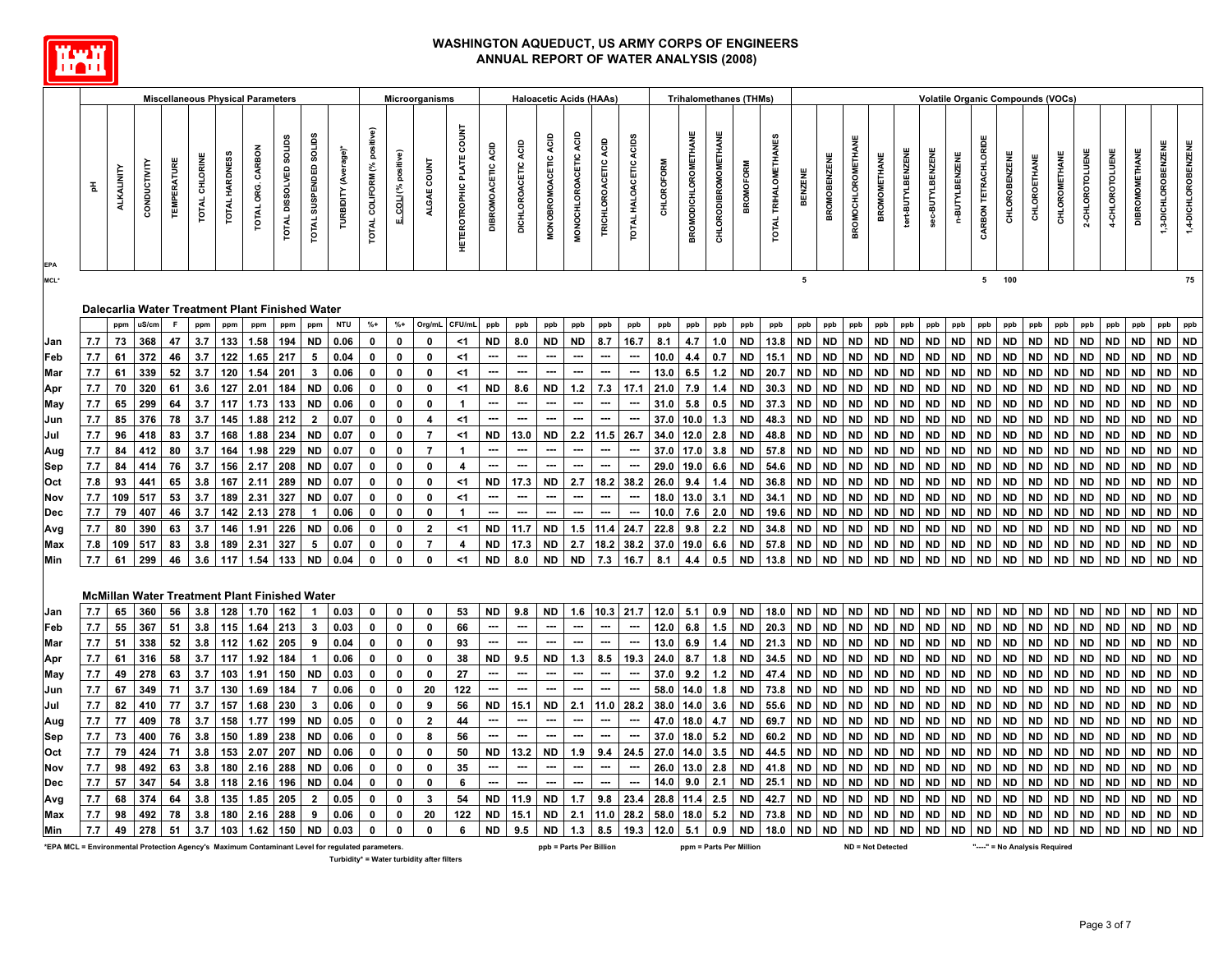

|            |                                                                                                         |                                         |                                                                |                                          |                                            |             |                                            |                                                       |                                                 |                                 |   |   |   |                                                                                            |             |                                                             |                                                |                                                                 | <b>Volatile Organic Compounds</b>  |   |                                                 |                  |                                      |     |                                                                                                                            |                                      |                                            |                        |                                                                                             |                        |                                                                 |                                 |              |             |    |                                                            |                                                                           |             |                                    |                         |                    |                             | <b>Synthetic Organic Compounds</b> |                          |
|------------|---------------------------------------------------------------------------------------------------------|-----------------------------------------|----------------------------------------------------------------|------------------------------------------|--------------------------------------------|-------------|--------------------------------------------|-------------------------------------------------------|-------------------------------------------------|---------------------------------|---|---|---|--------------------------------------------------------------------------------------------|-------------|-------------------------------------------------------------|------------------------------------------------|-----------------------------------------------------------------|------------------------------------|---|-------------------------------------------------|------------------|--------------------------------------|-----|----------------------------------------------------------------------------------------------------------------------------|--------------------------------------|--------------------------------------------|------------------------|---------------------------------------------------------------------------------------------|------------------------|-----------------------------------------------------------------|---------------------------------|--------------|-------------|----|------------------------------------------------------------|---------------------------------------------------------------------------|-------------|------------------------------------|-------------------------|--------------------|-----------------------------|------------------------------------|--------------------------|
| <b>EPA</b> | 豐<br>問<br>ш<br>$\mathbf{m}$<br>ူ<br>$\circ$<br><b>T</b><br>്<br>C<br>$\sim$<br>$\overline{\phantom{0}}$ | ш<br>$\sim$<br>$\circ$<br>-<br>$\Omega$ | ш<br>z<br><b>.</b><br>븽<br>Ŧ.<br>흐<br>٥<br>÷<br>$\overline{ }$ | ш<br>$\sim$<br><b>II</b><br>$\circ$<br>Ń | ш<br>z<br>ш<br>ш<br>$\circ$<br>ပ<br>o<br>- | ш<br>z<br>ပ | ш<br>졺<br>$\circ$<br>$\Box$<br>$\sim$<br>- | ш<br>z<br>⌒<br>$\ddot{\phantom{1}}$<br>$\overline{ }$ | ш<br>z<br>$\circ$<br>$\sim$<br>്<br>c<br>Ń<br>Ń | $\overline{111}$<br>Ń<br>$\div$ | ш | ш | z | ш<br>ш<br>$\overline{\phantom{a}}$<br>$\overline{\phantom{a}}$<br>$\overline{\phantom{0}}$ | z<br>N<br>z | ш<br>z<br>$\overline{\phantom{0}}$<br>٥<br>×<br>ш<br>$\sim$ | ZENE<br>û<br>m<br>$\circ$<br>œ<br>o<br>ഗ<br>-- | ш<br>z<br>ш<br>Ξ<br>ᅴ<br>$\circ$<br>o<br>$\circ$<br>Ø<br>-<br>₹ | RIDE<br>o<br>Ō<br>ш<br>z<br>ш<br>Σ | 命 | ш<br>z<br>ш<br><u>. на три</u><br><b>.</b><br>ż | z<br>ш<br>-<br>z | ш<br>孟<br>N<br>z<br>뽋<br>ဥ<br>$\sim$ | ш   | 쀻<br>⊢<br>Ж<br>$\circ$<br>-<br><b>.</b><br>$\circ$<br>ш<br>ᠷ<br>Ń<br>. .<br>↽<br>$\div$<br>. .<br>$\overline{\phantom{0}}$ | ш<br>N<br>$\overline{ }$<br>. .<br>- | ₩<br>٠<br>£<br>⊢<br>o<br>۰<br>Ŧ.<br>ပ<br>Ĕ | ш<br>û<br>$\circ$<br>⊢ | VZENE<br>û<br>$\mathbf{m}$<br><b>II</b><br>ပ<br>휸<br>$\ddot{\sim}$<br>. .<br>$\overline{ }$ | 볾<br>$\circ$<br>N<br>↩ | 쀻<br>ÌН<br>۰<br>œ<br>C<br>P.<br>. .<br>$\overline{ }$<br>$\div$ | . .<br>$\overline{\phantom{0}}$ | ш<br>fi<br>ш | ш<br>z<br>읖 | ΝÏ | ш<br>-<br>۴ī<br>m<br>$\overline{z}$<br>Ņ<br>$\overline{ }$ | ш.<br>z<br>ш<br>N<br>z<br>ш<br>m<br>⊣<br>-<br>$\sim$<br>m<br>ຕູ<br>$\sim$ | ഗ<br>ш<br>~ | ш<br>믍<br>ပ<br>$\ddot{\mathbf{y}}$ | ш<br>롞<br>-<br>fii<br>ပ | $\alpha$<br>ш<br>ပ | z<br>ш<br>≞.<br>$\mathbf c$ | æ.                                 | ă<br>รี<br>æ<br>္ဂိ<br>₹ |
| MCL*       | 600                                                                                                     |                                         |                                                                | 5                                        | 100                                        | 70          |                                            |                                                       |                                                 |                                 |   |   |   |                                                                                            | 700         |                                                             |                                                |                                                                 |                                    |   |                                                 |                  |                                      | 100 |                                                                                                                            |                                      | 5                                          | 1000                   |                                                                                             | 70                     | 200                                                             | 5                               | 5            |             |    |                                                            |                                                                           | 10,000      | $\sim$<br>-2                       |                         |                    |                             |                                    | $\overline{2}$           |

#### **Dalecarlia Water Treatment Plant Finished Water**

|             | ppb l     | ppb  | ppb       | ppb  | ppb     | ppb  | ppb               | ppb       | ppb        | ppb       | ppb       | ppb       | ppb               | ppb  | ppb       | ppb       |      | ppb ppb                | ppb  | $ppb$ ppb |      | ppb                                                                | ppb  | ppb | ppb  | ppb      | ppb       | ppb          | ppb     | ppb    | ppb                    | ppb    | ppb  | ppb          | ppb       | ppb       | ppb       | ppb       | ppb ppb |              | ppb  | ppb                    | ppb ppb           |         |
|-------------|-----------|------|-----------|------|---------|------|-------------------|-----------|------------|-----------|-----------|-----------|-------------------|------|-----------|-----------|------|------------------------|------|-----------|------|--------------------------------------------------------------------|------|-----|------|----------|-----------|--------------|---------|--------|------------------------|--------|------|--------------|-----------|-----------|-----------|-----------|---------|--------------|------|------------------------|-------------------|---------|
| <b>Jan</b>  | ND.       | ND I | ND.       |      | ND ND I | ND I | <b>ND</b>         | <b>ND</b> | ND I       | ND.       | ND I      | ND I      | ND I              | ND I | ND I      | ND I      |      | ND   ND                |      |           |      |                                                                    |      |     |      |          |           |              |         |        | ND   ND   ND   ND      |        |      | ND   ND   ND | ND.       | ND.       | <b>ND</b> | ND .      |         | INDINDI      |      |                        | ND   ND   ND   ND |         |
| lFeb.       |           |      | ND   ND   |      | ND ND I | ND I | ND.               | ND.       | ND I       | ND.       | ND.       | ND I      | ND I              | ND I | <b>ND</b> | <b>ND</b> |      | ND   ND                | ND I |           |      | ND   ND   ND   ND   ND                                             |      |     |      | ND   ND  | <b>ND</b> |              | ND   ND | ND I   | ND.                    | I ND   | ND I | l ND         | ND.       | <b>ND</b> | <b>ND</b> | <b>ND</b> | ----    |              | ---- | ----                   |                   |         |
| Mar         | ND.       | ND I | ND.       |      | ND   ND |      | ND   ND           |           | ND   ND    | ND.       | ND.       | ND        | ND I              |      | ND   ND   | ND I      |      | ND IND I               |      |           |      | ND   ND   ND   ND   ND   ND                                        |      |     |      | ND IND I | ND.       | ND   ND      |         |        | ND   ND                | IND I  |      | INDINDI      | I ND      | ND.       | <b>ND</b> | <b>ND</b> |         |              | ---- |                        |                   |         |
| Apr         |           |      | ND   ND   |      | ND   ND | ND I | <b>ND</b>         | <b>ND</b> | ND         | <b>ND</b> | <b>ND</b> | ND        | , ND '            | ND   | <b>ND</b> | ND        |      | ND   ND                |      |           |      | ND   ND   ND   ND   ND   ND                                        |      |     |      | ND   ND  | ND .      | ND ND        |         |        | ND   ND                | ND     |      | ND   ND      | ND        | I ND      | <b>ND</b> | ND .      |         | ND   ND      | ND   | ND.                    |                   | ND   ND |
| May         | <b>ND</b> | ND I | <b>ND</b> |      | ND   ND | ND I | <b>ND</b>         | ND I      | ND I       | ND.       | <b>ND</b> | ND        | ND                | ND I | <b>ND</b> | ND        | ND   | ND                     | ND   |           |      | ND   ND   ND   ND   ND                                             |      |     |      | ND   ND  | <b>ND</b> | ND ND I      |         |        | ND   ND                | ND     |      | ND   ND      | ND.       | ND.       | <b>ND</b> | <b>ND</b> | ----    |              | ---- | ----                   |                   |         |
| ∣Jun        |           |      | ND   ND   |      | ND   ND | ND I | ND .              | ND        | ND         |           | ND.       | ND I      | ND                | ND I | ND.       | ND        |      | ND   ND                |      |           |      | ND   ND   ND   ND   ND   ND                                        |      |     |      | ND   ND  | ND I      | ND   ND      |         |        | ND   ND                | ND     | ND   | ND           | ND        | ND        | <b>ND</b> | ND.       |         |              |      |                        |                   |         |
| IJul.       | ND.       | ND I | ND.       |      | ND   ND |      | ND   ND           |           | ND   ND    | ND.       | ND I      |           | ND   ND           |      | ND   ND   | ND        |      | ND   ND                |      |           |      |                                                                    |      |     |      |          | ND.       | ND ND I      |         |        | ND   ND                | IND.   |      | ND IND I     | ND.       | ND.       | <b>ND</b> | <b>ND</b> |         | ND   ND      | ND   | <b>ND</b>              | ND ND             |         |
| Aug         | ND I      |      | ND ND I   |      | ND   ND | ND I | <b>ND</b>         | <b>ND</b> | ND I       | <b>ND</b> | <b>ND</b> | ND        | <b>ND</b>         | ND I | <b>ND</b> | ND        |      | ND   ND                |      |           |      |                                                                    |      |     |      |          |           | ND ND        |         |        | ND   ND   ND           |        |      | ND   ND      | I ND      | I ND      | <b>ND</b> | <b>ND</b> |         |              |      |                        |                   |         |
| Sep         |           | ND I | ND.       |      | ND ND I | ND I | ND I              | ND I      | ND I       | ND.       | ND.       | ND I      | ND I              | ND I | ND I      | ND I      |      | ND   ND                |      |           |      | ND   ND   ND   ND   ND   ND                                        |      |     |      | ND   ND  | <b>ND</b> | ND   ND      |         | ∣ ND I | ND .                   | I ND   |      | ND   ND      | ND.       | <b>ND</b> | <b>ND</b> | ND.       |         |              |      |                        |                   |         |
| <b>lOct</b> | ND.       |      | ND   ND   |      |         |      | ND   ND   ND   ND |           | ND   ND    | ND I      | ND I      |           | ND   ND           |      |           |           |      | ND   ND   ND   ND   ND |      |           |      |                                                                    |      |     |      |          |           | ND   ND      |         |        | ND   ND   ND   ND   ND |        |      |              | ND.       | I ND      | <b>ND</b> | ND.       |         | ND   ND   ND |      | ND.                    | ND ND             |         |
| <b>Nov</b>  |           |      | ND   ND   |      | ND   ND |      | ND ND I           |           | ND ND ND I |           | ND        |           | ND   ND   ND   ND |      |           | ND        |      |                        |      |           |      | $ND   ND   ND   ND   ND   ND   ND   ND   ND   ND   ND   NO   NO  $ |      |     |      |          | <b>ND</b> | ND ND I      |         |        | ND   ND                | I ND   |      | ND   ND      | ND.       | ND.       | <b>ND</b> | <b>ND</b> |         |              |      |                        |                   |         |
| Dec         | ND I      |      | ND   ND   |      | ND   ND | ND I | ND                |           | ND   ND    | ND I      | ND        | ND I      | ND I              | ND . | ND        | ND        |      | ND   ND                |      |           |      | ND   ND   ND   ND   ND   ND   ND                                   |      |     |      | ND       | ND        | ND   ND      |         | ND .   | ND                     | ND     | ND.  | ND           | ND.       | ND.       | <b>ND</b> | <b>ND</b> |         |              | ---- |                        |                   |         |
| Avg         |           | ND I | <b>ND</b> |      | ND ND I | ND I | ND I              | <b>ND</b> | ND I       | ND I      | ND        |           | ND   ND           | ND I | ND I      | ND        |      | ND   ND                |      |           |      | ND   ND   ND   ND   ND   ND   SD                                   |      |     |      | ND   ND  | <b>ND</b> | ND ND        |         | ND I   | ND.                    | I ND I | ND I | ND           | <b>ND</b> | I ND      | <b>ND</b> | ND I      |         | ND   ND      | ND I | <b>ND</b>              | ND   ND           |         |
| <b>Max</b>  | ND.       |      | ND ND I   |      |         |      | ND   ND   ND   ND |           | ND   ND    | ND I      | ND I      |           | ND   ND           |      | ND   ND   | ND        |      | ND   ND                |      |           |      |                                                                    |      |     |      |          |           | ND   ND   ND |         |        | ND   ND                |        |      | ND   ND   ND | ND.       | I ND      | <b>ND</b> |           |         |              |      | ND   ND   ND   ND   ND | ND   ND           |         |
| Min         | ND.       | ND I | ND.       | ND I | ND.     | ND.  | ND.               | <b>ND</b> | ND.        | ND.       | ND.       | <b>ND</b> | ND.               | ND.  | ND.       | <b>ND</b> | ND I | <b>ND</b>              | ND I | ND        | ND I | ND                                                                 | ND I | ND  | ND I | ND.      | ND.       | ND           | ∣ ND    | ∣ ND   | ND.                    | ∣ ND   | ND.  | ND           | ND.       | ND.       | <b>ND</b> | ND I      | ND      | ND I         | ND   | <b>ND</b>              | ∣ND ∣ND           |         |
|             |           |      |           |      |         |      |                   |           |            |           |           |           |                   |      |           |           |      |                        |      |           |      |                                                                    |      |     |      |          |           |              |         |        |                        |        |      |              |           |           |           |           |         |              |      |                        |                   |         |

#### **McMillan Water Treatment Plant Finished Water**

| ND. | ND. | ND. |                      | <b>ND</b>            |                                                                                                                      | <b>ND</b> |                                                      |                                                                                                                          |                                                                                                                                |                               |                                                                                                                                                                   |  |                                                                                                                                                    |      |                                  |                                                                                                                                                                    |  |            |      |                                        |     |           |         |      |                   |                                                                                                                                                                              |                                                                           |                                                                            |                                                                                                                                                                        | ND.                           | . ND                                                                                                           | <b>ND</b> | <b>ND</b> |     | ND. |                                      |              |                       | ND   ND                                |
|-----|-----|-----|----------------------|----------------------|----------------------------------------------------------------------------------------------------------------------|-----------|------------------------------------------------------|--------------------------------------------------------------------------------------------------------------------------|--------------------------------------------------------------------------------------------------------------------------------|-------------------------------|-------------------------------------------------------------------------------------------------------------------------------------------------------------------|--|----------------------------------------------------------------------------------------------------------------------------------------------------|------|----------------------------------|--------------------------------------------------------------------------------------------------------------------------------------------------------------------|--|------------|------|----------------------------------------|-----|-----------|---------|------|-------------------|------------------------------------------------------------------------------------------------------------------------------------------------------------------------------|---------------------------------------------------------------------------|----------------------------------------------------------------------------|------------------------------------------------------------------------------------------------------------------------------------------------------------------------|-------------------------------|----------------------------------------------------------------------------------------------------------------|-----------|-----------|-----|-----|--------------------------------------|--------------|-----------------------|----------------------------------------|
|     |     | ND. |                      | <b>ND</b>            |                                                                                                                      |           |                                                      |                                                                                                                          |                                                                                                                                |                               |                                                                                                                                                                   |  |                                                                                                                                                    |      |                                  |                                                                                                                                                                    |  |            |      |                                        |     |           |         |      |                   | ND.                                                                                                                                                                          | I ND                                                                      |                                                                            |                                                                                                                                                                        | ND.                           |                                                                                                                | <b>ND</b> | ND.       |     |     |                                      |              |                       |                                        |
| ND. |     |     |                      | <b>ND</b>            |                                                                                                                      |           |                                                      |                                                                                                                          |                                                                                                                                |                               |                                                                                                                                                                   |  |                                                                                                                                                    |      |                                  |                                                                                                                                                                    |  |            |      |                                        |     |           |         |      |                   |                                                                                                                                                                              |                                                                           |                                                                            |                                                                                                                                                                        | ND.                           | ND.                                                                                                            | <b>ND</b> | <b>ND</b> |     |     |                                      |              |                       |                                        |
|     |     | ND. |                      | ND.                  |                                                                                                                      |           |                                                      |                                                                                                                          |                                                                                                                                |                               |                                                                                                                                                                   |  |                                                                                                                                                    |      |                                  |                                                                                                                                                                    |  |            |      |                                        |     |           |         |      |                   |                                                                                                                                                                              |                                                                           |                                                                            |                                                                                                                                                                        | ND.                           | - ND                                                                                                           | <b>ND</b> | <b>ND</b> |     |     |                                      |              |                       | ND ND                                  |
| ND. |     | ND. |                      | ND I                 |                                                                                                                      |           |                                                      |                                                                                                                          |                                                                                                                                |                               |                                                                                                                                                                   |  |                                                                                                                                                    |      |                                  |                                                                                                                                                                    |  |            |      |                                        |     |           |         |      |                   |                                                                                                                                                                              |                                                                           |                                                                            |                                                                                                                                                                        | ND.                           | - ND                                                                                                           | <b>ND</b> | <b>ND</b> |     |     |                                      |              |                       |                                        |
| ND. |     | ND. |                      | ND.                  |                                                                                                                      |           |                                                      |                                                                                                                          |                                                                                                                                |                               |                                                                                                                                                                   |  |                                                                                                                                                    |      |                                  |                                                                                                                                                                    |  |            |      |                                        |     |           |         |      |                   | ND.                                                                                                                                                                          |                                                                           |                                                                            | IND.                                                                                                                                                                   | ND.                           | - ND                                                                                                           | <b>ND</b> | ND.       |     |     |                                      |              |                       |                                        |
|     |     | ND. |                      | <b>ND</b>            |                                                                                                                      |           |                                                      |                                                                                                                          |                                                                                                                                |                               |                                                                                                                                                                   |  |                                                                                                                                                    |      |                                  |                                                                                                                                                                    |  |            |      |                                        |     |           |         |      |                   | ND.                                                                                                                                                                          |                                                                           |                                                                            |                                                                                                                                                                        | ND.                           | - ND                                                                                                           | <b>ND</b> | ND.       | ND. | ND. |                                      | ND.          |                       | ND   ND                                |
|     |     | ND. |                      | ND.                  |                                                                                                                      |           |                                                      |                                                                                                                          |                                                                                                                                |                               |                                                                                                                                                                   |  |                                                                                                                                                    |      |                                  |                                                                                                                                                                    |  |            |      |                                        |     |           |         |      |                   |                                                                                                                                                                              |                                                                           |                                                                            |                                                                                                                                                                        | ND.                           | - ND                                                                                                           | <b>ND</b> | ND.       |     |     |                                      |              |                       |                                        |
|     |     | ND. |                      | <b>ND</b>            |                                                                                                                      |           |                                                      |                                                                                                                          |                                                                                                                                |                               |                                                                                                                                                                   |  |                                                                                                                                                    |      |                                  |                                                                                                                                                                    |  |            |      |                                        |     |           |         |      |                   | ND.                                                                                                                                                                          |                                                                           |                                                                            |                                                                                                                                                                        | ND.                           | - ND                                                                                                           | <b>ND</b> | ND.       |     |     |                                      |              |                       |                                        |
|     |     | ND. |                      | <b>ND</b>            |                                                                                                                      |           |                                                      |                                                                                                                          |                                                                                                                                |                               |                                                                                                                                                                   |  |                                                                                                                                                    |      |                                  |                                                                                                                                                                    |  |            |      |                                        |     |           |         |      |                   | ND.                                                                                                                                                                          |                                                                           |                                                                            |                                                                                                                                                                        | ND.                           | I ND                                                                                                           | <b>ND</b> | ND.       |     | ND. |                                      |              |                       | ND ND                                  |
|     |     | ND. |                      | <b>ND</b>            |                                                                                                                      |           |                                                      |                                                                                                                          |                                                                                                                                |                               |                                                                                                                                                                   |  |                                                                                                                                                    |      |                                  |                                                                                                                                                                    |  |            |      |                                        |     |           |         |      |                   |                                                                                                                                                                              |                                                                           |                                                                            |                                                                                                                                                                        | ND.                           | - ND                                                                                                           | <b>ND</b> | ND.       |     |     |                                      |              |                       |                                        |
| ND. |     |     |                      |                      |                                                                                                                      |           |                                                      |                                                                                                                          |                                                                                                                                |                               |                                                                                                                                                                   |  |                                                                                                                                                    |      |                                  |                                                                                                                                                                    |  |            |      |                                        |     |           |         |      |                   |                                                                                                                                                                              |                                                                           |                                                                            |                                                                                                                                                                        | ND.                           | ND.                                                                                                            | <b>ND</b> | ND.       |     |     |                                      |              |                       |                                        |
|     |     | ND. |                      | ND I                 |                                                                                                                      |           |                                                      |                                                                                                                          |                                                                                                                                |                               |                                                                                                                                                                   |  |                                                                                                                                                    |      |                                  |                                                                                                                                                                    |  |            |      |                                        |     |           |         |      |                   |                                                                                                                                                                              |                                                                           |                                                                            |                                                                                                                                                                        | ND.                           | <b>ND</b>                                                                                                      | <b>ND</b> | ND.       |     | ND. |                                      |              |                       | ND ND                                  |
|     |     |     |                      | ND I                 |                                                                                                                      |           |                                                      |                                                                                                                          |                                                                                                                                |                               |                                                                                                                                                                   |  |                                                                                                                                                    |      |                                  |                                                                                                                                                                    |  |            |      |                                        |     |           |         |      |                   |                                                                                                                                                                              |                                                                           |                                                                            |                                                                                                                                                                        | ND.                           | - ND                                                                                                           | ND.       | ND.       |     |     |                                      |              |                       | ND ND                                  |
| ND. | ND. | ND. |                      | ND.                  |                                                                                                                      |           |                                                      |                                                                                                                          |                                                                                                                                |                               |                                                                                                                                                                   |  |                                                                                                                                                    |      |                                  |                                                                                                                                                                    |  |            |      |                                        | ND. | <b>ND</b> |         | ND.  |                   | ND.                                                                                                                                                                          |                                                                           | ND.                                                                        | ND.                                                                                                                                                                    |                               |                                                                                                                | ND.       | ND.       | ND. | ND. |                                      | <b>ND</b>    |                       | ND ND                                  |
|     |     |     | ND I<br>ND I<br>ND I | ND I<br>ND I<br>ND I | ND I<br>ND I<br>ND I<br>ND I<br>ND I<br>ND I<br>ND  <br>ND I<br>ND I<br>ND I<br>ND I<br>ND  <br>ND I<br>ND I<br>ND I | ND        | ND I<br>ND I<br>ND I<br>ND I<br>ND I<br>ND I<br>ND I | ND  <br>ND  <br>ND I<br>ND   ND  <br>ND   ND  <br>ND   ND  <br>ND  <br>ND   ND  <br>ND   ND  <br>ND I<br>ND   ND  <br>ND | ND  <br>ND I<br>  ND  <br>  ND  <br>ND ND ND I<br>ND  <br>1 ND 1<br>  ND  <br>ND  <br>ND   ND   ND  <br>ND  <br>  ND  <br>  ND | ND   ND<br>ND I<br>ND I<br>ND | ND   ND  <br>ND   ND  <br>ND   ND  <br>ND   ND  <br>ND   ND   ND  <br>ND I<br>IND I<br>ND ND I<br>  ND   ND   ND  <br>ND   ND  <br>ND   ND  <br>ND   ND  <br>ND I |  | ND   ND   ND  <br>ND ND ND I<br>ND   ND   ND  <br>ND   ND   ND  <br>ND   ND   ND  <br>ND ND ND I<br>ND   ND   ND  <br>ND   ND   ND  <br>ND ND ND I | ND I | ND   ND   ND  <br>  ND   ND   ND | ND   ND   ND   ND   ND  <br>ND   ND  <br>ND   ND  <br>ND   ND   ND   ND   ND  <br>ND ND ND ND ND ND ND ND ND ND<br>  ND   ND   ND   ND   ND  <br>ND   ND   ND   ND |  | ND ND ND I | ND I | ND   ND   ND   ND   ND   ND<br>ND   ND |     | IND.      | ND   ND | ND I | ND   ND  <br>  ND | ND   ND   ND<br>ND   ND   ND  <br>ND ND ND I<br>ND   ND   ND  <br>ND.<br>  ND   ND  <br>ND   ND   ND  <br>ND   ND   ND  <br>ND   ND   ND  <br>ND   ND   ND  <br>ND   ND   ND | ND   ND<br>ND I<br>ND I<br>IND I<br>ND I<br>INDI<br>ND I<br>  ND  <br>ND. | IND IND I<br>ND   ND  <br>ND.<br>ND<br>ND   ND   ND   ND   ND  <br>ND   ND | ND  <br>IND I<br>  ND  <br>ND   ND   ND   ND   ND   ND  <br>ND I<br>$\blacksquare$ ND $\blacksquare$<br>IND I<br>  ND  <br>IND I<br>  ND  <br>i ND 1<br>IND I<br>IND I | ND<br>ND I<br>ND   ND<br>ND I | ND IND I<br>ND   ND  <br>ND   ND  <br>ND   ND<br>ND IND I<br>ND IND<br>ND IND<br>ND   ND<br>ND   ND<br>ND   ND |           |           |     |     | ND I<br>ND I<br>ND I<br>ND I<br>ND I | ND I<br>ND I | ND ND<br>ND I<br>ND I | ND   ND  <br>ND ND<br>ND ND<br>ND ND I |

"EPA MCL = Environmental Protection Agency's Maximum Contaminant Level for regulated parameters. The state of the state of the state of the state of the state of the performation of the state of the state of the state of t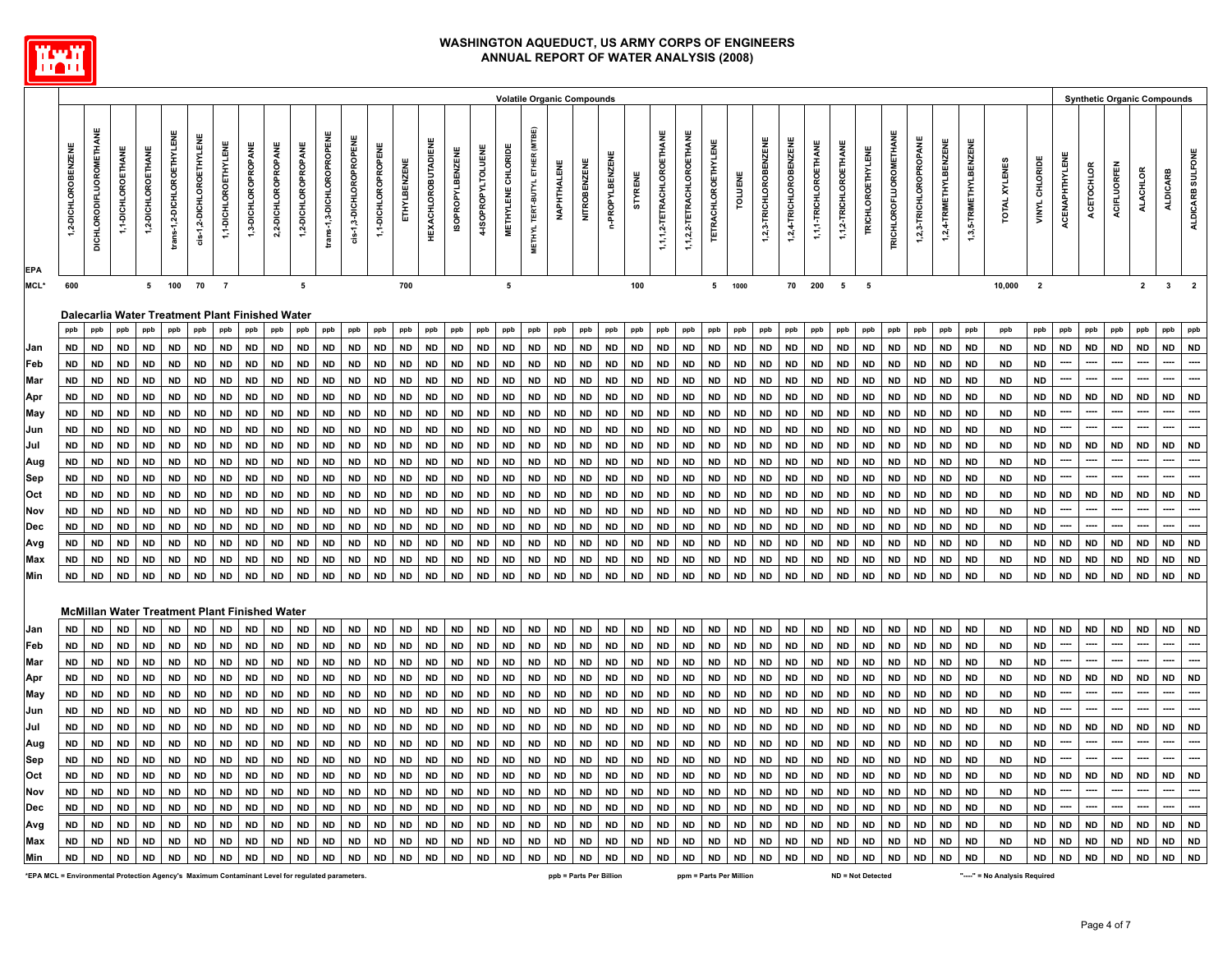

|                                                                                                  |                                                      |               |            |               |               |               |               |               |               |               |                         |           |                 |                   |                      |                      |                       |                     |           |                         |           | <b>Synthetic Organic Compounds</b> |                  |                             |                          |           |                         |                 |                 |                |                        |                        |                  |                        |               |           |                |                              |                              |            |            |            |                              |                          |
|--------------------------------------------------------------------------------------------------|------------------------------------------------------|---------------|------------|---------------|---------------|---------------|---------------|---------------|---------------|---------------|-------------------------|-----------|-----------------|-------------------|----------------------|----------------------|-----------------------|---------------------|-----------|-------------------------|-----------|------------------------------------|------------------|-----------------------------|--------------------------|-----------|-------------------------|-----------------|-----------------|----------------|------------------------|------------------------|------------------|------------------------|---------------|-----------|----------------|------------------------------|------------------------------|------------|------------|------------|------------------------------|--------------------------|
| EPA                                                                                              | ALDICARB SULFOXIDE                                   | <b>ALDRIN</b> | ANTHRACENE | AROCHLOR 1016 | AROCHLOR 1221 | AROCHLOR 1232 | AROCHLOR 1242 | AROCHLOR 1248 | AROCHLOR 1254 | AROCHLOR 1260 | ATRAZINE                | BAYGON    | <b>BENTAZON</b> | BENZ(a)ANTHRACENE | BENZO(b)FLUORANTHENE | BENZO(g,h,i)PERYLENE | <b>BENZO(a)PYRENE</b> | BENZO(K)FLUORATHENE | alpha-BHC | beta-BHC                | delta-BHC | <b>BROMACIL</b>                    | <b>BUTACHLOR</b> | <b>BUTYLBENZYLPHTHALATE</b> | CAFFEINE                 | CARBARYL  | CARBOFURAN              | alpha-CHLORDANE | gamma-CHLORDANE | CHLORDANE      | CHLORPYRIFOS (DURSBAN) | <b>CHLOROBENZILATE</b> | <b>CHLORONEB</b> | <b>CHLOROT HALONIL</b> | CHRYSENE      | $2,4-D$   | <b>DALAPON</b> | $2,4-DB$                     | DCPA MONO & DIACID DEGRADATE | 4,4'-DDD   | 4,4'-DDE   | 1,4'-DDT   | <b>DIBENZ(a,h)ANTHRACENE</b> | <b>DICAMBA</b>           |
| MCL*                                                                                             | $\overline{4}$                                       |               |            | 0.5           | 0.5           | 0.5           | 0.5           | 0.5           | 0.5           | 0.5           | $\overline{\mathbf{3}}$ |           |                 |                   |                      |                      | 0.2                   |                     |           |                         |           |                                    |                  |                             |                          |           | 40                      |                 |                 | $\overline{2}$ |                        |                        |                  |                        |               | 70        | 200            |                              |                              |            |            |            |                              |                          |
|                                                                                                  | Dalecarlia Water Treatment Plant Finished Water      |               |            |               |               |               |               |               |               |               |                         |           |                 |                   |                      |                      |                       |                     |           |                         |           |                                    |                  |                             |                          |           |                         |                 |                 |                |                        |                        |                  |                        |               |           |                |                              |                              |            |            |            |                              |                          |
|                                                                                                  | ppb                                                  | ppb           | ppb        | ppb           | ppb           | ppb           | ppb           | ppb           | ppb           | ppb           | ppb                     | ppb       | ppb             | ppb               | ppb                  | ppb                  | ppb                   | ppb                 | ppb       | ppb                     | ppb       | ppb                                | ppb              | ppb                         | ppb                      | ppb       | ppb                     | ppb             | ppb             | ppb            | ppb                    | ppb                    | ppb              | ppb                    | ppb           | ppb       | ppb            | ppb                          | ppb                          | ppb        | ppb        | ppb        | ppb                          | ppb                      |
| Jan                                                                                              | ND                                                   | <b>ND</b>     | <b>ND</b>  | <b>ND</b>     | <b>ND</b>     | <b>ND</b>     | <b>ND</b>     | <b>ND</b>     | ${\sf ND}$    | <b>ND</b>     | <b>ND</b>               | <b>ND</b> | <b>ND</b>       | <b>ND</b>         | <b>ND</b>            | <b>ND</b>            | <b>ND</b>             | <b>ND</b>           | <b>ND</b> | <b>ND</b>               | <b>ND</b> | <b>ND</b>                          | <b>ND</b>        | <b>ND</b>                   | <b>ND</b>                | <b>ND</b> | <b>ND</b>               | <b>ND</b>       | <b>ND</b>       | <b>ND</b>      | <b>ND</b>              | <b>ND</b>              | <b>ND</b>        | <b>ND</b>              | <b>ND</b>     | <b>ND</b> | <b>ND</b>      | <b>ND</b>                    | <b>ND</b>                    | <b>ND</b>  | <b>ND</b>  | <b>ND</b>  | <b>ND</b>                    | <b>ND</b>                |
| Feb                                                                                              |                                                      |               |            |               |               |               |               |               |               |               |                         |           |                 |                   |                      |                      |                       |                     |           |                         |           |                                    |                  |                             |                          |           |                         |                 |                 |                |                        |                        |                  |                        |               |           |                |                              |                              |            |            |            |                              | ----                     |
| Mar                                                                                              |                                                      |               |            |               |               |               |               |               |               |               |                         |           |                 |                   |                      |                      |                       |                     |           |                         |           |                                    |                  |                             |                          |           |                         |                 |                 |                |                        |                        |                  |                        |               |           |                |                              |                              |            |            |            |                              |                          |
| Apr                                                                                              | <b>ND</b>                                            | <b>ND</b>     | <b>ND</b>  | ND            | <b>ND</b>     | <b>ND</b>     | <b>ND</b>     | <b>ND</b>     | <b>ND</b>     | <b>ND</b>     | <b>ND</b>               | <b>ND</b> | <b>ND</b>       | <b>ND</b>         | <b>ND</b>            | <b>ND</b>            | <b>ND</b>             | ND                  | <b>ND</b> | <b>ND</b>               | <b>ND</b> | <b>ND</b>                          | <b>ND</b>        | <b>ND</b>                   | <b>ND</b>                | <b>ND</b> | <b>ND</b>               | <b>ND</b>       | <b>ND</b>       | <b>ND</b>      | <b>ND</b>              | <b>ND</b>              | <b>ND</b>        | <b>ND</b>              | <b>ND</b>     | <b>ND</b> | <b>ND</b>      | <b>ND</b>                    | <b>ND</b>                    | <b>ND</b>  | <b>ND</b>  | <b>ND</b>  | <b>ND</b>                    | <b>ND</b>                |
| May                                                                                              | ----                                                 |               | ---        |               |               | ----          | ----          |               | ----          | ----          |                         | ----      | ----            |                   | ---                  | ----                 |                       | ----                | ----      |                         | ----      | ----                               |                  | ----                        | ----                     | ----      | ----                    |                 | ---             | ----           | ---                    | ---                    | ----             |                        | ----          | ----      |                | ----                         |                              |            | ---        | ----       | ----                         |                          |
| Jun                                                                                              | ----                                                 | ----          | ----       | ----          | ----          | ----          | ----          | ----          | ----          | ----          | ----                    | ----      | ----            | ----              | ----                 | ---                  | ----                  | ----                | ----      | ----                    | ----      | ----                               | ----             | ----                        | ----                     | ----      | ----                    |                 | ---             | ----           | ----                   | ----                   | ----             | ----                   | ----          | ----      | ----           | ----                         | ----                         | ----       | ---        | ----       | ----                         |                          |
| Jul                                                                                              | <b>ND</b>                                            | <b>ND</b>     | <b>ND</b>  | <b>ND</b>     | <b>ND</b>     | <b>ND</b>     | <b>ND</b>     | <b>ND</b>     | <b>ND</b>     | <b>ND</b>     | 0.06                    | <b>ND</b> | <b>ND</b>       | <b>ND</b>         | <b>ND</b>            | <b>ND</b>            | <b>ND</b>             | <b>ND</b>           | <b>ND</b> | <b>ND</b>               | <b>ND</b> | <b>ND</b>                          | <b>ND</b>        | <b>ND</b>                   | <b>ND</b>                | <b>ND</b> | <b>ND</b>               | <b>ND</b>       | <b>ND</b>       | <b>ND</b>      | <b>ND</b>              | <b>ND</b>              | <b>ND</b>        | <b>ND</b>              | <b>ND</b>     | <b>ND</b> | <b>ND</b>      | <b>ND</b>                    | <b>ND</b>                    | <b>ND</b>  | <b>ND</b>  | <b>ND</b>  | <b>ND</b>                    | <b>ND</b>                |
| Aug                                                                                              | ----                                                 | ----          | ---        |               | ----          |               | ----          | ---           | ----          | ----          | ----                    | ----      | ----            | ----              | ----                 | ----                 | ---                   | ----                | ----      | ----                    | ----      | ----                               | ----             | ----                        | $\overline{\phantom{a}}$ | ----      | ----                    | ----            | ----            | ----           | ----                   | ----                   | ----             |                        | ----          | ----      | ----           | ----                         |                              | ----       | ----       | ----       | ----                         |                          |
| Sep                                                                                              | ----                                                 | ----          | ----       | ----          | ----          | ----          | ----          | ----          | ----          | ----          | ----                    | ----      | ----            | ----              | ----                 | ----                 | ----                  | ----                | ----      | ----                    | ----      | ----                               | ----             | ----                        | ----                     | ----      | ----                    | ----            | ----            | ----           | ----                   | ----                   | ----             | ----                   | ----          | ----      | ----           | ----                         | ----                         | ----       | ----       | ----       | ----                         | L.                       |
| Oct                                                                                              | <b>ND</b>                                            | <b>ND</b>     | <b>ND</b>  | <b>ND</b>     | <b>ND</b>     | <b>ND</b>     | <b>ND</b>     | <b>ND</b>     | <b>ND</b>     | <b>ND</b>     | <b>ND</b>               | <b>ND</b> | ${\sf ND}$      | <b>ND</b>         | <b>ND</b>            | <b>ND</b>            | <b>ND</b>             | <b>ND</b>           | <b>ND</b> | <b>ND</b>               | <b>ND</b> | <b>ND</b>                          | <b>ND</b>        | <b>ND</b>                   | <b>ND</b>                | <b>ND</b> | <b>ND</b>               | <b>ND</b>       | <b>ND</b>       | <b>ND</b>      | <b>ND</b>              | <b>ND</b>              | <b>ND</b>        | <b>ND</b>              | <b>ND</b>     | <b>ND</b> | <b>ND</b>      | <b>ND</b>                    | <b>ND</b>                    | <b>ND</b>  | <b>ND</b>  | <b>ND</b>  | <b>ND</b>                    | <b>ND</b>                |
| Nov                                                                                              | ----                                                 |               |            | ----          |               |               | ----          | ----          | ----          | ----          | ----                    | ----      | ----            |                   |                      | ----                 | ----                  | ----                | ----      |                         |           | ----                               | ----             | ----                        | ----                     | ----      | ----                    |                 |                 | ----           |                        | ----                   | ----             |                        |               | ----      | ----           |                              |                              |            |            | ----       | ---                          | ----                     |
| Dec                                                                                              | ----                                                 | ----          | ----       | ----          | ----          | ----          | ----          | ----          | ----          | ----          | ----                    | ----      | ----            | ----              | ----                 | ---                  | ----                  | ----                | ----      | ----                    | ----      | ----                               | ----             | ----                        | ----                     | ----      | ----                    | ---             | ----            | ----           | ----                   | ----                   | ----             | ----                   | ----          | ----      | ----           | ----                         | ----                         | ----       | ----       | ---        | ----                         | $\overline{\phantom{a}}$ |
| Avg                                                                                              | <b>ND</b>                                            | <b>ND</b>     | $\sf ND$   | <b>ND</b>     | <b>ND</b>     | <b>ND</b>     | <b>ND</b>     | <b>ND</b>     | $\sf ND$      | ${\sf ND}$    | <b>ND</b>               | <b>ND</b> | $\sf ND$        | <b>ND</b>         | $\sf ND$             | <b>ND</b>            | <b>ND</b>             | <b>ND</b>           | <b>ND</b> | <b>ND</b>               | $\sf ND$  | <b>ND</b>                          | <b>ND</b>        | <b>ND</b>                   | $\sf ND$                 | <b>ND</b> | ${\sf ND}$              | ${\sf ND}$      | <b>ND</b>       | <b>ND</b>      | <b>ND</b>              | <b>ND</b>              | $\mathsf{ND}$    | <b>ND</b>              | $\mathsf{ND}$ | <b>ND</b> | <b>ND</b>      | $\mathsf{ND}$                | <b>ND</b>                    | $\sf ND$   | ${\sf ND}$ | ${\sf ND}$ | <b>ND</b>                    | <b>ND</b>                |
| Max                                                                                              | <b>ND</b>                                            | <b>ND</b>     | <b>ND</b>  | <b>ND</b>     | <b>ND</b>     | <b>ND</b>     | <b>ND</b>     | <b>ND</b>     | ${\sf ND}$    | <b>ND</b>     | 0.06                    | <b>ND</b> | <b>ND</b>       | <b>ND</b>         | <b>ND</b>            | <b>ND</b>            | <b>ND</b>             | <b>ND</b>           | <b>ND</b> | <b>ND</b>               | <b>ND</b> | <b>ND</b>                          | <b>ND</b>        | <b>ND</b>                   | <b>ND</b>                | <b>ND</b> | <b>ND</b>               | <b>ND</b>       | <b>ND</b>       | <b>ND</b>      | <b>ND</b>              | <b>ND</b>              | <b>ND</b>        | <b>ND</b>              | <b>ND</b>     | <b>ND</b> | <b>ND</b>      | <b>ND</b>                    | <b>ND</b>                    | <b>ND</b>  | <b>ND</b>  | <b>ND</b>  | <b>ND</b>                    | <b>ND</b>                |
| Min                                                                                              | <b>ND</b>                                            | <b>ND</b>     | <b>ND</b>  | <b>ND</b>     | <b>ND</b>     | <b>ND</b>     | <b>ND</b>     | <b>ND</b>     | <b>ND</b>     | <b>ND</b>     | <b>ND</b>               | <b>ND</b> | <b>ND</b>       | <b>ND</b>         | <b>ND</b>            | <b>ND</b>            | <b>ND</b>             | <b>ND</b>           | <b>ND</b> | <b>ND</b>               | <b>ND</b> | <b>ND</b>                          | <b>ND</b>        | <b>ND</b>                   | <b>ND</b>                | <b>ND</b> | <b>ND</b>               | ${\sf ND}$      | <b>ND</b>       | <b>ND</b>      | <b>ND</b>              | <b>ND</b>              | <b>ND</b>        | <b>ND</b>              | <b>ND</b>     | <b>ND</b> | <b>ND</b>      | <b>ND</b>                    | <b>ND</b>                    | <b>ND</b>  | <b>ND</b>  | <b>ND</b>  | <b>ND</b>                    | <b>ND</b>                |
|                                                                                                  |                                                      |               |            |               |               |               |               |               |               |               |                         |           |                 |                   |                      |                      |                       |                     |           |                         |           |                                    |                  |                             |                          |           |                         |                 |                 |                |                        |                        |                  |                        |               |           |                |                              |                              |            |            |            |                              |                          |
|                                                                                                  | <b>McMillan Water Treatment Plant Finished Water</b> |               |            |               |               |               |               |               |               |               |                         |           |                 |                   |                      |                      |                       |                     |           |                         |           |                                    |                  |                             |                          |           |                         |                 |                 |                |                        |                        |                  |                        |               |           |                |                              |                              |            |            |            |                              |                          |
| Jan                                                                                              | <b>ND</b>                                            | <b>ND</b>     | <b>ND</b>  | <b>ND</b>     | <b>ND</b>     | <b>ND</b>     | <b>ND</b>     | <b>ND</b>     | <b>ND</b>     | <b>ND</b>     | <b>ND</b>               | <b>ND</b> | <b>ND</b>       | <b>ND</b>         | <b>ND</b>            | <b>ND</b>            | <b>ND</b>             | <b>ND</b>           | <b>ND</b> | <b>ND</b>               | <b>ND</b> | <b>ND</b>                          | <b>ND</b>        | <b>ND</b>                   | <b>ND</b>                | <b>ND</b> | <b>ND</b>               | <b>ND</b>       | <b>ND</b>       | <b>ND</b>      | <b>ND</b>              | <b>ND</b>              | <b>ND</b>        | <b>ND</b>              | <b>ND</b>     | <b>ND</b> | <b>ND</b>      | <b>ND</b>                    | <b>ND</b>                    | <b>ND</b>  | <b>ND</b>  | <b>ND</b>  | <b>ND</b>                    | <b>ND</b>                |
| Feb                                                                                              |                                                      | ----          | ----       |               |               |               |               |               |               |               | ----                    | ----      | ----            | ----              | ----                 | ----                 | ---                   | ----                | ----      | ----                    | ----      | ----                               | ----             | ----                        | $\overline{\phantom{a}}$ | ----      | ---                     |                 | ----            | ----           | ----                   | ----                   |                  |                        | ----          | ----      | ----           | ----                         |                              | ----       | ----       | ----       | ----                         | ----                     |
| Mar                                                                                              |                                                      |               | ----       |               |               |               | ----          |               |               |               | ----                    | ----      | ----            |                   |                      |                      |                       |                     |           |                         | ----      | ----                               |                  | ----                        |                          | ----      | ---                     |                 |                 | ----           |                        | ----                   |                  |                        | ----          | ----      |                |                              |                              |            |            |            | ----                         | ----                     |
| Apr                                                                                              | ND                                                   | <b>ND</b>     | <b>ND</b>  | <b>ND</b>     | ND            | <b>ND</b>     | <b>ND</b>     | <b>ND</b>     | <b>ND</b>     | <b>ND</b>     | <b>ND</b>               | <b>ND</b> | <b>ND</b>       | <b>ND</b>         | <b>ND</b>            | <b>ND</b>            | <b>ND</b>             | <b>ND</b>           | <b>ND</b> | <b>ND</b>               | <b>ND</b> | <b>ND</b>                          | <b>ND</b>        | <b>ND</b>                   | <b>ND</b>                | <b>ND</b> | <b>ND</b>               | <b>ND</b>       | <b>ND</b>       | <b>ND</b>      | <b>ND</b>              | <b>ND</b>              | <b>ND</b>        | <b>ND</b>              | <b>ND</b>     | <b>ND</b> | <b>ND</b>      | <b>ND</b>                    | <b>ND</b>                    | <b>ND</b>  | <b>ND</b>  | <b>ND</b>  | <b>ND</b>                    | <b>ND</b>                |
| May                                                                                              |                                                      |               |            |               |               |               |               |               |               |               |                         |           |                 |                   |                      |                      |                       |                     |           |                         |           |                                    |                  | ----                        |                          | ----      |                         |                 |                 |                |                        |                        |                  |                        |               |           |                |                              |                              |            |            |            | ----                         | ----                     |
| Jun                                                                                              |                                                      |               |            |               |               |               |               |               |               |               |                         |           |                 |                   |                      |                      |                       |                     |           |                         |           |                                    |                  |                             |                          |           |                         |                 |                 |                |                        |                        |                  |                        |               |           |                |                              |                              |            |            |            |                              |                          |
| Jul                                                                                              | <b>ND</b>                                            | <b>ND</b>     | <b>ND</b>  | ND            | <b>ND</b>     | <b>ND</b>     | <b>ND</b>     | <b>ND</b>     | <b>ND</b>     | ND            | 0.07                    | <b>ND</b> | <b>ND</b>       | <b>ND</b>         | <b>ND</b>            | <b>ND</b>            | <b>ND</b>             | <b>ND</b>           | <b>ND</b> | <b>ND</b>               | <b>ND</b> | <b>ND</b>                          | <b>ND</b>        | <b>ND</b>                   | <b>ND</b>                | <b>ND</b> | <b>ND</b>               | <b>ND</b>       | <b>ND</b>       | <b>ND</b>      | <b>ND</b>              | <b>ND</b>              | <b>ND</b>        | <b>ND</b>              | <b>ND</b>     | <b>ND</b> | <b>ND</b>      | <b>ND</b>                    | <b>ND</b>                    | <b>ND</b>  | <b>ND</b>  | <b>ND</b>  | <b>ND</b>                    | <b>ND</b>                |
|                                                                                                  | ----                                                 |               | ----       | ----          | ----          | ----          | ----          | ---           | ----          | ----          | ----                    | ----      | ----            | ----              | ----                 | ----                 | ---                   | ----                | ----      | ----                    | ----      | ----                               | ----             | ----                        | ----                     | ----      | ----                    | ---             | ---             | ----           | ----                   | ----                   | ----             | ---                    | ----          | ----      | ----           | ----                         | ----                         | ----       | ----       | ----       | ----                         | ----                     |
| Aug                                                                                              | ----                                                 |               | ----       |               |               |               | ----          | ----          | ----          | ----          | ----                    | ----      | ----            |                   | <u></u>              | ----                 | ----                  | ----                | ----      | ----                    | ----      | ----                               | ----             | ----                        | ----                     | ----      | ----                    |                 | ----            | ----           | ----                   | ----                   | ----             |                        | ----          | ----      | ----           | ----                         |                              | ----       |            |            | ----                         | ----                     |
| Sep<br>Oct                                                                                       | ND                                                   | <b>ND</b>     | <b>ND</b>  | <b>ND</b>     | <b>ND</b>     | <b>ND</b>     | <b>ND</b>     | <b>ND</b>     | <b>ND</b>     | <b>ND</b>     | 0.06                    | <b>ND</b> | <b>ND</b>       | <b>ND</b>         | <b>ND</b>            | <b>ND</b>            | <b>ND</b>             | <b>ND</b>           | <b>ND</b> | <b>ND</b>               | <b>ND</b> | <b>ND</b>                          | <b>ND</b>        | <b>ND</b>                   | <b>ND</b>                | <b>ND</b> | <b>ND</b>               | <b>ND</b>       | <b>ND</b>       | <b>ND</b>      | <b>ND</b>              | <b>ND</b>              | <b>ND</b>        | <b>ND</b>              | <b>ND</b>     | <b>ND</b> | <b>ND</b>      | <b>ND</b>                    | <b>ND</b>                    | <b>ND</b>  | <b>ND</b>  | <b>ND</b>  | <b>ND</b>                    | <b>ND</b>                |
| Nov                                                                                              | ----                                                 | ----          | ----       | ----          | ----          | ----          | ----          | ----          | ----          | ----          | ----                    | ----      | ----            | ----              | ----                 | ----                 | ----                  | ----                | ----      | ----                    | ----      | ----                               | ----             | ----                        | ----                     | ----      | ----                    | ----            | ----            | ----           | ----                   | ----                   | ----             | ----                   | ----          | ----      | ----           | ----                         | ----                         | ----       | ----       | ----       | ----                         | $\overline{\phantom{a}}$ |
| Dec                                                                                              | ----                                                 | ----          | ----       | ---           | ----          | ----          | ----          | ----          | ----          | ----          | ----                    | ----      | ----            | ----              | ----                 | ----                 | ----                  | ----                | ----      | ----                    | ----      | ----                               | ----             | ----                        | ----                     | ----      | ----                    | ----            | ----            | ----           | ----                   | ----                   | ----             | ----                   | ----          | ----      | ----           | ----                         | ----                         | ----       | ----       | ---        | ---                          | $\overline{\phantom{a}}$ |
| Avg                                                                                              | <b>ND</b>                                            | <b>ND</b>     | <b>ND</b>  | <b>ND</b>     | <b>ND</b>     | <b>ND</b>     | <b>ND</b>     | <b>ND</b>     | <b>ND</b>     | <b>ND</b>     | <b>ND</b>               | <b>ND</b> | <b>ND</b>       | <b>ND</b>         | <b>ND</b>            | <b>ND</b>            | <b>ND</b>             | <b>ND</b>           | <b>ND</b> | <b>ND</b>               | <b>ND</b> | <b>ND</b>                          | <b>ND</b>        | <b>ND</b>                   | <b>ND</b>                | <b>ND</b> | <b>ND</b>               | <b>ND</b>       | <b>ND</b>       | <b>ND</b>      | <b>ND</b>              | <b>ND</b>              | <b>ND</b>        | <b>ND</b>              | <b>ND</b>     | <b>ND</b> | <b>ND</b>      | <b>ND</b>                    | <b>ND</b>                    | <b>ND</b>  | <b>ND</b>  | <b>ND</b>  | <b>ND</b>                    | <b>ND</b>                |
| Max                                                                                              | <b>ND</b>                                            | <b>ND</b>     | <b>ND</b>  | <b>ND</b>     | <b>ND</b>     | <b>ND</b>     | <b>ND</b>     | <b>ND</b>     | ${\sf ND}$    | <b>ND</b>     | 0.07                    | <b>ND</b> | <b>ND</b>       | <b>ND</b>         | <b>ND</b>            | <b>ND</b>            | <b>ND</b>             | <b>ND</b>           | <b>ND</b> | <b>ND</b>               | <b>ND</b> | <b>ND</b>                          | <b>ND</b>        | <b>ND</b>                   | <b>ND</b>                | <b>ND</b> | <b>ND</b>               | <b>ND</b>       | <b>ND</b>       | <b>ND</b>      | <b>ND</b>              | <b>ND</b>              | <b>ND</b>        | <b>ND</b>              | <b>ND</b>     | <b>ND</b> | <b>ND</b>      | <b>ND</b>                    | <b>ND</b>                    | <b>ND</b>  | <b>ND</b>  | <b>ND</b>  | <b>ND</b>                    | <b>ND</b>                |
| Min                                                                                              | <b>ND</b>                                            | <b>ND</b>     | <b>ND</b>  | <b>ND</b>     | <b>ND</b>     | <b>ND</b>     | <b>ND</b>     | <b>ND</b>     | <b>ND</b>     | <b>ND</b>     | <b>ND</b>               | <b>ND</b> | $\sf ND$        | <b>ND</b>         | <b>ND</b>            | <b>ND</b>            | <b>ND</b>             | <b>ND</b>           | <b>ND</b> | <b>ND</b>               | <b>ND</b> | <b>ND</b>                          | <b>ND</b>        | <b>ND</b>                   | <b>ND</b>                | <b>ND</b> | <b>ND</b>               | <b>ND</b>       | <b>ND</b>       | <b>ND</b>      | <b>ND</b>              | <b>ND</b>              | <b>ND</b>        | <b>ND</b>              | <b>ND</b>     | <b>ND</b> | <b>ND</b>      | <b>ND</b>                    | <b>ND</b>                    | ${\sf ND}$ | <b>ND</b>  | <b>ND</b>  | <b>ND</b>                    | <b>ND</b>                |
| *EPA MCL = Environmental Protection Agency's Maximum Contaminant Level for regulated parameters. |                                                      |               |            |               |               |               |               |               |               |               |                         |           |                 |                   |                      |                      |                       |                     |           | ppb = Parts Per Billion |           |                                    |                  |                             |                          |           | ppm = Parts Per Million |                 |                 |                |                        |                        |                  | ND = Not Detected      |               |           |                | "---" = No Analysis Required |                              |            |            |            |                              |                          |

Page 5 of 7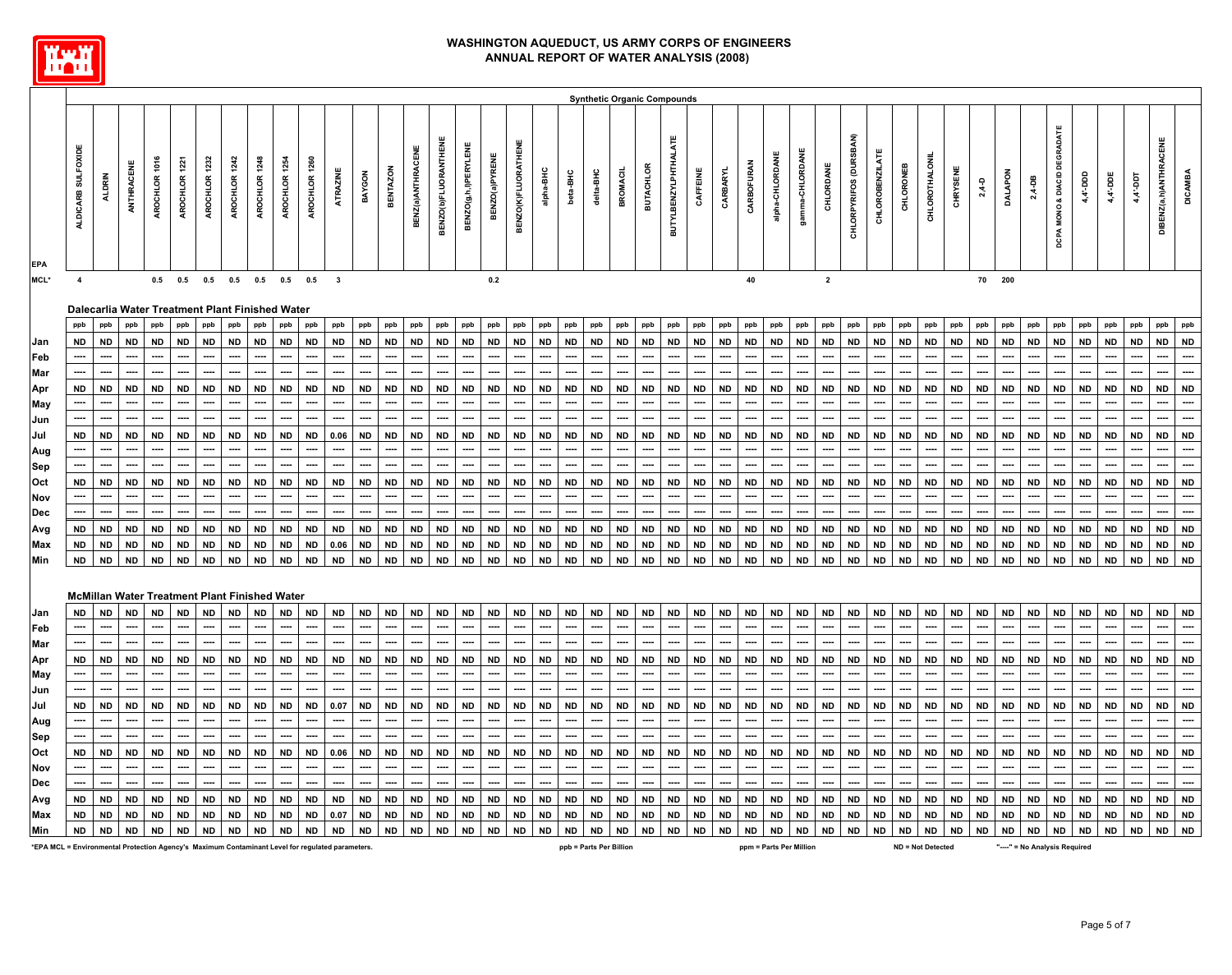

|                                                                                                 |                          |                    |                                                      |           |                   |                          |                            |                   |                          |                          |                            |                    |                             |                   |                  |               |                         |                   |                                            |                     |                          | <b>Synthetic Organic Compounds</b> |                   |                    |                          |                                  |                         |                         |                          |                   |                      |                      |                          |                   |                   |                   |                      |                    |                               |                   |                          |                          |                   |                                       |
|-------------------------------------------------------------------------------------------------|--------------------------|--------------------|------------------------------------------------------|-----------|-------------------|--------------------------|----------------------------|-------------------|--------------------------|--------------------------|----------------------------|--------------------|-----------------------------|-------------------|------------------|---------------|-------------------------|-------------------|--------------------------------------------|---------------------|--------------------------|------------------------------------|-------------------|--------------------|--------------------------|----------------------------------|-------------------------|-------------------------|--------------------------|-------------------|----------------------|----------------------|--------------------------|-------------------|-------------------|-------------------|----------------------|--------------------|-------------------------------|-------------------|--------------------------|--------------------------|-------------------|---------------------------------------|
|                                                                                                 | 3,5-DICHLOROBENZOIC ACID | <b>DICHLORPROP</b> | DICHLORVOS (DDVP)                                    | DIELDRIN  | DIETHYLPHTHALATE  | di-(2-ETHYLHEXYL)ADIPATE | di-(2-ETHYLHEXYL)PHTHALATE | <b>DIMETHOATE</b> | <b>DIMETHYLPHTHALATE</b> | DI-N-BUTYLPHTHALATE      | <b>DI-N-OCTYLPHTHALATE</b> | 2,4-DINITROTOLUENE | 2,6-DINITROTOLUENE          | <b>DINOSEB</b>    | DIQUAT           | ENDOTHALL     | ENDRIN                  | ENDRIN ALDEHYDE   | $\mathsf{E}\mathsf{P}\mathsf{T}\mathsf{C}$ | <b>FLUORANTHENE</b> | <b>FLUORENE</b>          | GLYPHOSATE                         | <b>HEPTACHLOR</b> | HEPTACHLOR EPOXIDE | <b>HEXACHLOROBENZENE</b> | <b>HEXACHLOROCYCLOPENTADIENE</b> | 3-HYDROXYCARBOFURAN     | INDENO(1,2,3,c,d)PYRENE | <b>ISOPHORONE</b>        | LINDANE           | ENDOSULFAN I (alpha) | ENDOSULFAN II (beta) | ENDOSULFAN SULFATE       | MALATHION         | <b>METHIOCARB</b> | <b>METHOMYL</b>   | <b>METHOXY CHLOR</b> | <b>METOLACHLOR</b> | <b>METRIBUZIN</b>             | <b>MOLINATE</b>   | trans-NONACHLOR          | <b>OXAMYL</b>            | PARAQUAT          | PARATHION                             |
| EPA<br><b>MCL*</b>                                                                              |                          |                    |                                                      |           |                   | 400                      | 6                          |                   |                          |                          |                            |                    |                             | $\overline{7}$    | 20               | 100           | $\overline{\mathbf{2}}$ |                   |                                            |                     |                          | 700                                | $0.4$ 0.2         |                    | $\overline{1}$           | 50                               |                         |                         |                          | 0.2               |                      |                      |                          |                   |                   |                   | 40                   |                    |                               |                   |                          | 200                      |                   |                                       |
|                                                                                                 |                          |                    |                                                      |           |                   |                          |                            |                   |                          |                          |                            |                    |                             |                   |                  |               |                         |                   |                                            |                     |                          |                                    |                   |                    |                          |                                  |                         |                         |                          |                   |                      |                      |                          |                   |                   |                   |                      |                    |                               |                   |                          |                          |                   |                                       |
|                                                                                                 |                          |                    | Dalecarlia Water Treatment Plant Finished Water      |           |                   |                          |                            |                   |                          |                          |                            |                    |                             |                   |                  |               |                         |                   |                                            |                     |                          |                                    |                   |                    |                          |                                  |                         |                         |                          |                   |                      |                      |                          |                   |                   |                   |                      |                    |                               |                   |                          |                          |                   |                                       |
|                                                                                                 | ppb                      | ppb                | ppb                                                  | ppb       | ppb               | ppb                      | ppb                        | ppb               | ppb                      | ppb                      | ppb                        | ppb                | ppb                         | ppb               | ppb              | ppb           | ppb                     | ppb               | ppb                                        | ppb                 | ppb                      | ppb                                | ppb               | ppb                | ppb                      | ppb                              | ppb                     | ppb                     | ppb                      | ppb               | ppb                  | ppb                  | ppb                      | ppb               | ppb               | ppb               | ppb                  | ppb                | ppb                           | ppb               | ppb                      | ppb                      | ppb               | ppb                                   |
| Jan<br>Feb                                                                                      | <b>ND</b>                | <b>ND</b><br>----  | <b>ND</b>                                            | <b>ND</b> | <b>ND</b><br>---- | <b>ND</b><br>----        | <b>ND</b><br>----          | <b>ND</b>         | <b>ND</b><br>----        | <b>ND</b><br>----        | <b>ND</b>                  | <b>ND</b><br>----  | <b>ND</b>                   | <b>ND</b><br>---- | <b>ND</b><br>--- | <b>ND</b>     | <b>ND</b>               | <b>ND</b><br>---- | <b>ND</b><br>----                          | <b>ND</b>           | <b>ND</b><br>----        | <b>ND</b><br>----                  | <b>ND</b><br>---- | <b>ND</b><br>----  | <b>ND</b><br>----        | <b>ND</b><br>----                | <b>ND</b><br>----       | <b>ND</b><br>----       | <b>ND</b>                | <b>ND</b><br>---- | <b>ND</b><br>----    | <b>ND</b><br>----    | <b>ND</b>                | <b>ND</b><br>---- | <b>ND</b><br>---- | <b>ND</b><br>---- | <b>ND</b><br>----    | <b>ND</b>          | <b>ND</b>                     | <b>ND</b><br>---- | <b>ND</b><br>----        | <b>ND</b><br>----        | <b>ND</b><br>---- | <b>ND</b><br>$\overline{\phantom{a}}$ |
| Mar                                                                                             |                          | ----               | ----                                                 | ----      | ---               | ----                     | ----                       |                   | ----                     | ----                     | ----                       | ----               |                             | ----              | ----             | ----          | ----                    | ----              |                                            | ----                | ----                     |                                    | ----              | ----               |                          | ----                             | ----                    | ----                    | ----                     | ----              | ----                 | ----                 |                          | ----              | ----              | ----              | ----                 | ----               | ----                          | ---               | ----                     | ----                     | ----              | ---                                   |
| Apr                                                                                             | <b>ND</b>                | <b>ND</b>          | <b>ND</b>                                            | <b>ND</b> | <b>ND</b>         | <b>ND</b>                | <b>ND</b>                  | <b>ND</b>         | <b>ND</b>                | <b>ND</b>                | <b>ND</b>                  | <b>ND</b>          | <b>ND</b>                   | <b>ND</b>         | <b>ND</b>        |               | <b>ND</b>               | <b>ND</b>         | <b>ND</b>                                  | <b>ND</b>           | <b>ND</b>                | <b>ND</b>                          | <b>ND</b>         | <b>ND</b>          | <b>ND</b>                | <b>ND</b>                        | <b>ND</b>               | <b>ND</b>               | <b>ND</b>                | <b>ND</b>         | <b>ND</b>            | <b>ND</b>            | <b>ND</b>                | <b>ND</b>         | <b>ND</b>         | <b>ND</b>         | <b>ND</b>            | <b>ND</b>          | <b>ND</b>                     | <b>ND</b>         | <b>ND</b>                | <b>ND</b>                | <b>ND</b>         | <b>ND</b>                             |
| May                                                                                             |                          |                    |                                                      |           |                   |                          |                            |                   |                          |                          |                            |                    |                             |                   | ----             | <b>ND</b>     |                         |                   |                                            |                     |                          |                                    |                   |                    |                          |                                  |                         |                         |                          |                   |                      |                      |                          |                   |                   |                   |                      |                    |                               |                   |                          |                          |                   | ш.                                    |
| Jun                                                                                             |                          | ----               | ----                                                 | ----      | ----              | ----                     | ----                       | ----              | ----                     |                          |                            | ----               | ----                        | ----              | ----             |               |                         | ----              | ----                                       | ----                | ----                     |                                    | ----              | ----               | ----                     | ----                             | ----                    | ----                    | ----                     | ----              | ----                 | ----                 | ----                     | ----              | ----              | ----              | ----                 | ----               | ----                          | ----              | ----                     | ----                     | ---               |                                       |
| Jul                                                                                             | <b>ND</b>                | <b>ND</b>          | <b>ND</b>                                            | <b>ND</b> | <b>ND</b>         | <b>ND</b>                | 0.9                        | <b>ND</b>         | <b>ND</b>                | <b>ND</b>                | <b>ND</b>                  | <b>ND</b>          | <b>ND</b>                   | <b>ND</b>         | <b>ND</b>        | <b>ND</b>     | <b>ND</b>               | <b>ND</b>         | <b>ND</b>                                  | <b>ND</b>           | <b>ND</b>                | <b>ND</b>                          | <b>ND</b>         | <b>ND</b>          | <b>ND</b>                | <b>ND</b>                        | <b>ND</b>               | <b>ND</b>               | <b>ND</b>                | <b>ND</b>         | <b>ND</b>            | <b>ND</b>            | <b>ND</b>                | <b>ND</b>         | <b>ND</b>         | <b>ND</b>         | <b>ND</b>            | <b>ND</b>          | <b>ND</b>                     | <b>ND</b>         | <b>ND</b>                | <b>ND</b>                | <b>ND</b>         | <b>ND</b>                             |
| Aug                                                                                             |                          |                    |                                                      |           |                   |                          | ----                       |                   |                          |                          |                            |                    |                             | ----              |                  |               | ----                    | ----              |                                            |                     |                          |                                    | ----              | ----               |                          | ----                             |                         |                         | ----                     |                   |                      | ----                 |                          |                   |                   |                   |                      |                    |                               |                   |                          | ---                      |                   | ----                                  |
| Sep                                                                                             |                          | ----               | ----                                                 | ----      | ----              | ----                     | ----                       | ----              |                          | ----                     | ----                       | ----               |                             | ----              | ----             | ----          | ----                    | ----              | ----                                       | ----                | ----                     | ----                               | ----              | ----               | ----                     | ----                             | ----                    | ----                    | ----                     | ----              | ----                 | ----                 | ----                     | ----              | ----              | ----              | ----                 | ----               | ----                          | ----              | ----                     | ----                     | ----              | ----                                  |
| Oct                                                                                             | ND                       | <b>ND</b>          | <b>ND</b>                                            | <b>ND</b> | <b>ND</b>         | <b>ND</b>                | <b>ND</b>                  | <b>ND</b>         | <b>ND</b>                | <b>ND</b>                | <b>ND</b>                  | <b>ND</b>          | <b>ND</b>                   | <b>ND</b>         | <b>ND</b>        | <b>ND</b>     | <b>ND</b>               | <b>ND</b>         | <b>ND</b>                                  | <b>ND</b>           | <b>ND</b>                | <b>ND</b>                          | <b>ND</b>         | <b>ND</b>          | <b>ND</b>                | <b>ND</b>                        | <b>ND</b>               | <b>ND</b>               | <b>ND</b>                | <b>ND</b>         | <b>ND</b>            | <b>ND</b>            | <b>ND</b>                | <b>ND</b>         | <b>ND</b>         | <b>ND</b>         | <b>ND</b>            | <b>ND</b>          | <b>ND</b>                     | <b>ND</b>         | <b>ND</b>                | <b>ND</b>                | <b>ND</b>         | <b>ND</b>                             |
| Nov                                                                                             |                          |                    |                                                      |           |                   |                          | ----                       |                   |                          |                          |                            |                    |                             |                   | ----             |               |                         | ----              |                                            |                     |                          |                                    | ----              |                    |                          |                                  |                         |                         |                          |                   |                      |                      |                          |                   |                   |                   |                      |                    |                               |                   |                          | ---                      |                   | ----                                  |
| Dec                                                                                             |                          |                    |                                                      |           |                   |                          |                            |                   |                          |                          |                            |                    |                             |                   |                  |               |                         | ----              |                                            |                     |                          |                                    |                   |                    |                          |                                  |                         |                         |                          |                   |                      |                      |                          |                   |                   |                   |                      |                    |                               |                   |                          |                          |                   | ----                                  |
| Avg                                                                                             | <b>ND</b>                | <b>ND</b>          | <b>ND</b>                                            | <b>ND</b> | <b>ND</b>         | <b>ND</b>                | <b>ND</b>                  | <b>ND</b>         | <b>ND</b>                | <b>ND</b>                | <b>ND</b>                  | <b>ND</b>          | <b>ND</b>                   | <b>ND</b>         | <b>ND</b>        | <b>ND</b>     | <b>ND</b>               | <b>ND</b>         | <b>ND</b>                                  | <b>ND</b>           | <b>ND</b>                | <b>ND</b>                          | <b>ND</b>         | <b>ND</b>          | <b>ND</b>                | <b>ND</b>                        | <b>ND</b>               | <b>ND</b>               | <b>ND</b>                | <b>ND</b>         | <b>ND</b>            | <b>ND</b>            | <b>ND</b>                | <b>ND</b>         | <b>ND</b>         | <b>ND</b>         | <b>ND</b>            | <b>ND</b>          | <b>ND</b>                     | <b>ND</b>         | <b>ND</b>                | <b>ND</b>                | ND                | <b>ND</b>                             |
| Max                                                                                             | <b>ND</b>                | <b>ND</b>          | <b>ND</b>                                            | <b>ND</b> | <b>ND</b>         | <b>ND</b>                | 0.9                        | <b>ND</b>         | <b>ND</b>                | <b>ND</b>                | <b>ND</b>                  | <b>ND</b>          | <b>ND</b>                   | <b>ND</b>         | <b>ND</b>        | $\mathsf{ND}$ | <b>ND</b>               | <b>ND</b>         | <b>ND</b>                                  | <b>ND</b>           | <b>ND</b>                | <b>ND</b>                          | <b>ND</b>         | <b>ND</b>          | <b>ND</b>                | <b>ND</b>                        | <b>ND</b>               | <b>ND</b>               | <b>ND</b>                | <b>ND</b>         | <b>ND</b>            | ${\sf ND}$           | <b>ND</b>                | <b>ND</b>         | <b>ND</b>         | <b>ND</b>         | <b>ND</b>            | <b>ND</b>          | <b>ND</b>                     | <b>ND</b>         | <b>ND</b>                | <b>ND</b>                | <b>ND</b>         | <b>ND</b>                             |
| Min                                                                                             | <b>ND</b>                | <b>ND</b>          | <b>ND</b>                                            | <b>ND</b> | <b>ND</b>         | <b>ND</b>                | <b>ND</b>                  | <b>ND</b>         | <b>ND</b>                | <b>ND</b>                | <b>ND</b>                  | <b>ND</b>          | $\overline{\phantom{a}}$ ND | <b>ND</b>         | <b>ND</b>        | <b>ND</b>     | <b>ND</b>               | <b>ND</b>         | ND                                         | <b>ND</b>           | ND                       | <b>ND</b>                          | <b>ND</b>         | <b>ND</b>          | <b>ND</b>                | <b>ND</b>                        | <b>ND</b>               | <b>ND</b>               | <b>ND</b>                | <b>ND</b>         | <b>ND</b>            | <b>ND</b>            | <b>ND</b>                | <b>ND</b>         | <b>ND</b>         | <b>ND</b>         | <b>ND</b>            | <b>ND</b>          | <b>ND</b>                     | <b>ND</b>         | <b>ND</b>                | <b>ND</b>                | ND   ND           |                                       |
|                                                                                                 |                          |                    | <b>McMillan Water Treatment Plant Finished Water</b> |           |                   |                          |                            |                   |                          |                          |                            |                    |                             |                   |                  |               |                         |                   |                                            |                     |                          |                                    |                   |                    |                          |                                  |                         |                         |                          |                   |                      |                      |                          |                   |                   |                   |                      |                    |                               |                   |                          |                          |                   |                                       |
|                                                                                                 | <b>ND</b>                | <b>ND</b>          | <b>ND</b>                                            | <b>ND</b> | <b>ND</b>         | <b>ND</b>                | <b>ND</b>                  | ND                | <b>ND</b>                | <b>ND</b>                | <b>ND</b>                  | <b>ND</b>          | <b>ND</b>                   | <b>ND</b>         | <b>ND</b>        | <b>ND</b>     | <b>ND</b>               | <b>ND</b>         | <b>ND</b>                                  | <b>ND</b>           | <b>ND</b>                | <b>ND</b>                          | <b>ND</b>         | <b>ND</b>          | <b>ND</b>                | <b>ND</b>                        | <b>ND</b>               | <b>ND</b>               | <b>ND</b>                | <b>ND</b>         | <b>ND</b>            | <b>ND</b>            | <b>ND</b>                | <b>ND</b>         | <b>ND</b>         | <b>ND</b>         | <b>ND</b>            | <b>ND</b>          | <b>ND</b>                     | <b>ND</b>         | <b>ND</b>                | <b>ND</b>                | <b>ND</b>         | <b>ND</b>                             |
| Jan<br>Feb                                                                                      |                          | ----               | ----                                                 | ----      | ----              | ----                     | ----                       | ----              | ----                     | ----                     | ---                        | ----               | ----                        | ----              | ----             | ----          | ----                    | ----              | ----                                       | ----                | ----                     | ----                               | ----              | ----               | ----                     | ----                             | ----                    | ----                    | ----                     | ----              | ----                 | ----                 | ----                     | ----              | ----              | ----              | ----                 | ----               | ----                          | ----              | ----                     | ----                     | ---               |                                       |
| Mar                                                                                             | ----                     | ----               | ----                                                 | ----      | ----              | ----                     | ----                       | ----              | $\overline{\phantom{a}}$ | $\overline{\phantom{a}}$ | ----                       |                    | $\overline{\phantom{a}}$    | ----              | ----             | ----          | ----                    | ----              | ----                                       | ----                | $\overline{\phantom{a}}$ | ----                               |                   | ----               | ----                     | $\overline{\phantom{a}}$         | ----                    | ----                    | ----                     | ----              | ----                 | ----                 | ----                     | ----              |                   | ----              | ----                 | ----               | ----                          | ----              | $\overline{\phantom{a}}$ | ----                     | ---               | $\overline{\phantom{a}}$              |
| Apr                                                                                             | ND                       | <b>ND</b>          | <b>ND</b>                                            | <b>ND</b> | <b>ND</b>         | <b>ND</b>                | <b>ND</b>                  | <b>ND</b>         | <b>ND</b>                | <b>ND</b>                | <b>ND</b>                  | <b>ND</b>          | <b>ND</b>                   | <b>ND</b>         | <b>ND</b>        |               | <b>ND</b>               | <b>ND</b>         | <b>ND</b>                                  | <b>ND</b>           | <b>ND</b>                | <b>ND</b>                          | <b>ND</b>         | <b>ND</b>          | <b>ND</b>                | <b>ND</b>                        | <b>ND</b>               | <b>ND</b>               | <b>ND</b>                | <b>ND</b>         | <b>ND</b>            | <b>ND</b>            | <b>ND</b>                | <b>ND</b>         | <b>ND</b>         | <b>ND</b>         | <b>ND</b>            | <b>ND</b>          | <b>ND</b>                     | <b>ND</b>         | <b>ND</b>                | <b>ND</b>                | <b>ND</b>         | <b>ND</b>                             |
| May                                                                                             | ----                     | ----               | $\overline{\phantom{a}}$                             | ----      | ----              | ----                     | ----                       | ----              | ----                     | ----                     | ----                       | ----               | ----                        | ----              | ----             | <b>ND</b>     | ----                    | ----              | ----                                       | ----                | ----                     | ----                               | ----              | ----               | ----                     | ----                             | ----                    | ----                    | $\overline{\phantom{a}}$ | ----              | ----                 | ----                 | ----                     | ----              | ----              | ----              | ----                 | ----               | ----                          | ----              | ----                     | $\overline{\phantom{a}}$ | ----              | ---                                   |
| Jun                                                                                             |                          |                    |                                                      |           |                   |                          |                            |                   |                          |                          |                            | ----               |                             | ----              | ----             |               |                         |                   |                                            | ----                |                          |                                    | ----              |                    |                          | ----                             | ----                    |                         |                          | ----              | ----                 |                      |                          |                   | ----              |                   |                      |                    |                               |                   |                          | $\overline{\phantom{a}}$ |                   |                                       |
| Jul                                                                                             | <b>ND</b>                | <b>ND</b>          | <b>ND</b>                                            | <b>ND</b> | <b>ND</b>         | <b>ND</b>                | <b>ND</b>                  | <b>ND</b>         | <b>ND</b>                | <b>ND</b>                | <b>ND</b>                  | <b>ND</b>          | <b>ND</b>                   | <b>ND</b>         | <b>ND</b>        | <b>ND</b>     | <b>ND</b>               | <b>ND</b>         | <b>ND</b>                                  | <b>ND</b>           | <b>ND</b>                | <b>ND</b>                          | <b>ND</b>         | <b>ND</b>          | <b>ND</b>                | <b>ND</b>                        | <b>ND</b>               | <b>ND</b>               | <b>ND</b>                | <b>ND</b>         | <b>ND</b>            | <b>ND</b>            | <b>ND</b>                | <b>ND</b>         | <b>ND</b>         | <b>ND</b>         | <b>ND</b>            | <b>ND</b>          | <b>ND</b>                     | <b>ND</b>         | <b>ND</b>                | <b>ND</b>                | <b>ND</b>         | <b>ND</b>                             |
| Aug                                                                                             |                          | ----               | ----                                                 | ----      | ----              | ----                     | ----                       | ----              | ----                     | ----                     | ----                       | ----               | ----                        | ----              | ----             | ----          | ----                    | ----              | ----                                       | ----                | ----                     | ----                               | ----              | ----               | ----                     | ----                             | ----                    | ----                    | ----                     | ----              | ----                 | ----                 | ----                     | ----              | ----              | ----              | ----                 | ----               | ----                          | ----              | ----                     | ----                     | ----              | ----                                  |
| Sep                                                                                             |                          |                    |                                                      |           |                   |                          |                            |                   |                          |                          |                            |                    |                             |                   |                  |               |                         |                   |                                            |                     |                          |                                    |                   |                    |                          |                                  |                         |                         |                          |                   |                      |                      |                          |                   |                   |                   |                      |                    |                               |                   |                          |                          |                   |                                       |
| Oct                                                                                             | <b>ND</b>                | <b>ND</b>          | <b>ND</b>                                            | <b>ND</b> | <b>ND</b>         | <b>ND</b>                | <b>ND</b>                  | <b>ND</b>         | <b>ND</b>                | <b>ND</b>                | <b>ND</b>                  | <b>ND</b>          | <b>ND</b>                   | <b>ND</b>         | <b>ND</b>        | <b>ND</b>     | <b>ND</b>               | <b>ND</b>         | <b>ND</b>                                  | <b>ND</b>           | <b>ND</b>                | <b>ND</b>                          | <b>ND</b>         | <b>ND</b>          | <b>ND</b>                | <b>ND</b>                        | <b>ND</b>               | <b>ND</b>               | <b>ND</b>                | <b>ND</b>         | <b>ND</b>            | <b>ND</b>            | <b>ND</b>                | <b>ND</b>         | <b>ND</b>         | <b>ND</b>         | <b>ND</b>            | <b>ND</b>          | <b>ND</b>                     | <b>ND</b>         | <b>ND</b>                | <b>ND</b>                | <b>ND</b>         | <b>ND</b>                             |
| Nov                                                                                             |                          |                    |                                                      |           |                   |                          |                            |                   |                          |                          |                            |                    |                             |                   |                  |               |                         |                   |                                            |                     |                          |                                    |                   |                    |                          |                                  |                         |                         |                          |                   |                      |                      |                          |                   |                   |                   |                      |                    |                               |                   |                          |                          |                   | ----                                  |
| Dec                                                                                             |                          | ----               |                                                      |           | ----              |                          | ----                       |                   |                          |                          |                            |                    |                             | ----              |                  |               | ----                    | ----              |                                            | ----                |                          |                                    | ----              |                    |                          | ----                             |                         | ----                    | ----                     |                   | ----                 | ----                 |                          |                   |                   |                   | ----                 |                    | ----                          | ----              |                          | ----                     | ----              | ----                                  |
| Avg                                                                                             | <b>ND</b>                | <b>ND</b>          | <b>ND</b>                                            | <b>ND</b> | <b>ND</b>         | <b>ND</b>                | <b>ND</b>                  | ND                | <b>ND</b>                | <b>ND</b>                | <b>ND</b>                  | <b>ND</b>          | <b>ND</b>                   | <b>ND</b>         | <b>ND</b>        | <b>ND</b>     | <b>ND</b>               | <b>ND</b>         | <b>ND</b>                                  | <b>ND</b>           | <b>ND</b>                | <b>ND</b>                          | <b>ND</b>         | <b>ND</b>          | <b>ND</b>                | <b>ND</b>                        | <b>ND</b>               | <b>ND</b>               | <b>ND</b>                | <b>ND</b>         | <b>ND</b>            | <b>ND</b>            | <b>ND</b>                | <b>ND</b>         | <b>ND</b>         | <b>ND</b>         | <b>ND</b>            | <b>ND</b>          | <b>ND</b>                     | <b>ND</b>         | <b>ND</b>                | <b>ND</b>                | ND                | <b>ND</b>                             |
| Max                                                                                             | <b>ND</b>                | ND                 | <b>ND</b>                                            | ND        | <b>ND</b>         | <b>ND</b>                | <b>ND</b>                  | <b>ND</b>         | <b>ND</b>                | <b>ND</b>                | <b>ND</b>                  | <b>ND</b>          | <b>ND</b>                   | <b>ND</b>         | <b>ND</b>        | <b>ND</b>     | <b>ND</b>               | <b>ND</b>         | <b>ND</b>                                  | <b>ND</b>           | <b>ND</b>                | <b>ND</b>                          | <b>ND</b>         | <b>ND</b>          | <b>ND</b>                | <b>ND</b>                        | <b>ND</b>               | <b>ND</b>               | <b>ND</b>                | <b>ND</b>         | <b>ND</b>            | <b>ND</b>            | <b>ND</b>                | <b>ND</b>         | <b>ND</b>         | <b>ND</b>         | <b>ND</b>            | <b>ND</b>          | <b>ND</b>                     | <b>ND</b>         | <b>ND</b>                | <b>ND</b>                | ND                | <b>ND</b>                             |
| Min                                                                                             | <b>ND</b>                |                    | ND ND                                                | <b>ND</b> | ND                | ND ND                    |                            |                   |                          | ND ND ND ND              |                            | ND ND              |                             | <b>ND</b>         | <b>ND</b>        | <b>ND</b>     | <b>ND</b>               | <b>ND</b>         | <b>ND</b>                                  | <b>ND</b>           | ND                       | <b>ND</b>                          | <b>ND</b>         | ND                 | <b>ND</b>                | <b>ND</b>                        | <b>ND</b>               | <b>ND</b>               | <b>ND</b>                | <b>ND</b>         | <b>ND</b>            | <b>ND</b>            | <b>ND</b>                | <b>ND</b>         | <b>ND</b>         | <b>ND</b>         | <b>ND</b>            | <b>ND</b>          | <b>ND</b>                     | <b>ND</b>         | <b>ND</b>                | <b>ND</b>                | ND ND             |                                       |
| EPA MCL = Environmental Protection Agency's Maximum Contaminant Level for regulated parameters* |                          |                    |                                                      |           |                   |                          |                            |                   |                          |                          |                            |                    |                             |                   |                  |               |                         |                   |                                            |                     |                          | ppb = Parts Per Billion            |                   |                    |                          |                                  | ppm = Parts Per Million |                         |                          |                   |                      |                      | <b>ND = Not Detected</b> |                   |                   |                   |                      |                    | "----" = No Analysis Required |                   |                          |                          |                   |                                       |